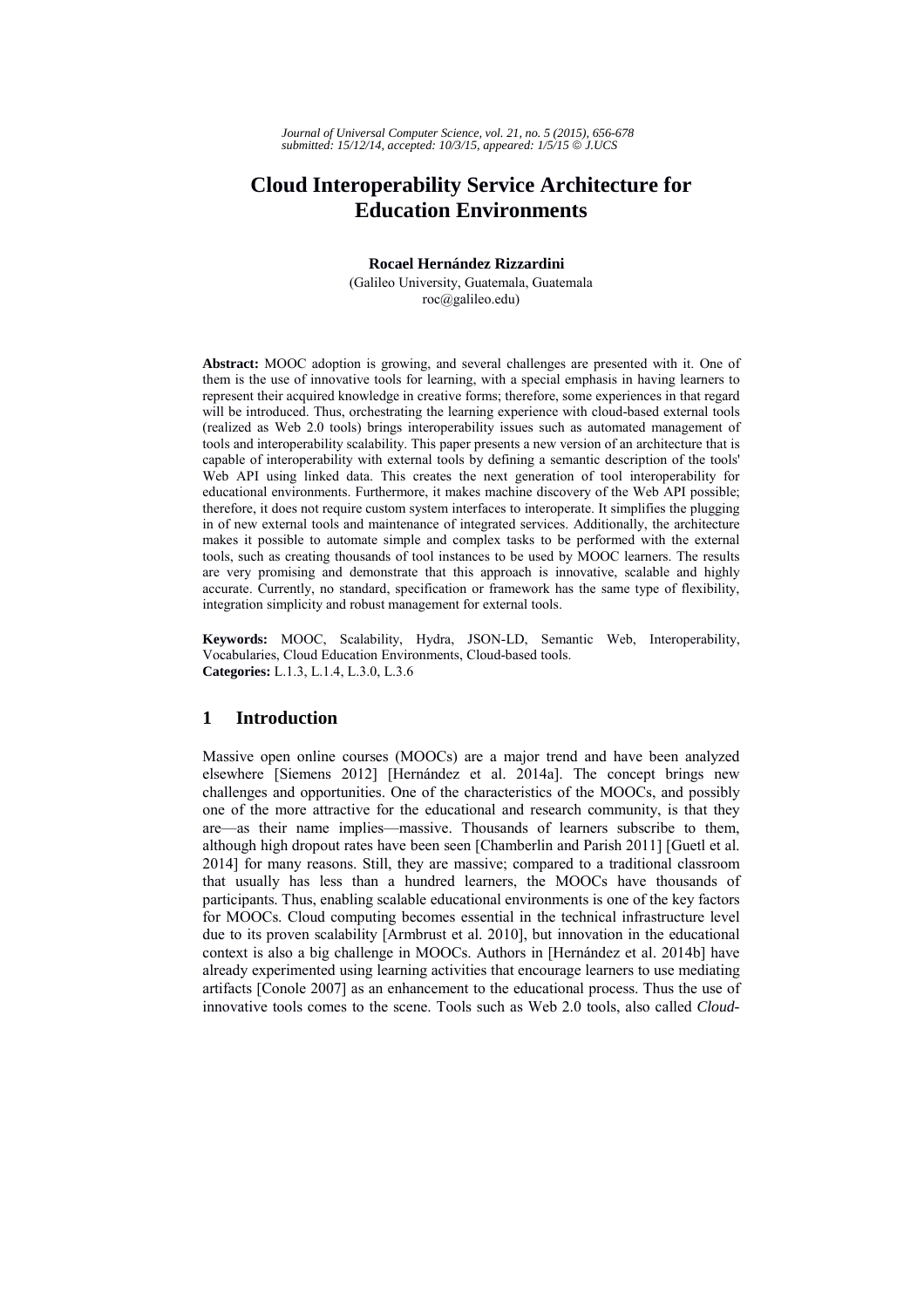*Based Tools (CBTs)*, can bring further innovation by exposing new and innovative tools that also have user-friendly interfaces. CBTs serve different purposes and have a variety of ways to express acquired knowledge. CBTs for storytelling; visual representation (boards, trees, maps, others); use of audio and multimedia, etc., are already available on the Internet, and many of them have Web APIs available as well, thus opening the path for further interoperability. The CBTs considered in this work run in a cloud-computing environment.

 This work presents an innovative architecture for the interoperability of educational systems, such as virtual learning environments (VLEs) and CBTs, to create a truly cloud education environment (CEE) [Hernández et al. 2013b]. The layered architecture takes a semantic approach toward the inclusion of CBTs. This permits it to interoperate with machine-processable CBT Web APIs without custom-made interfaces. The architecture, thanks to its cloud computing nature, is capable of handling thousands of learners.

 The rest of the paper is structured as follows: in section 2, the main use case for interoperability is introduced. Also a brief overview of current standards and architectures is given that focuses on the relevant ones for this research and elaborates their current capabilities and limitations. For section 3, a semantic approach for interoperability is presented, and how this approach overcomes the limitations exposed in the previous section is described. In section 4, a cloud-based tool example is elaborated using the sematic approach. The main contribution of this work, the cloud interoperability service layered architecture, is in section 5. Section 6 presents the cloud learning activities' orchestration environment and its architecture. Then, the use of that environment within MOOCs is covered in section 7, while the discussion, early results from the evaluation prototype, and main advantages and possible drawbacks are presented in section 8. In section 9, the conclusions and future work are discussed.

### **2 System Interoperability for Educational Settings**

The interoperability use case that this research is presented below. For this use case were selected two sample *Cloud-Based Tools (CBTs)*, which are mind maps and online document editor, although there are many other type of CBTs that could be used, ranging from storytelling, spreadsheets, content publication tools, and many other specialized tools for specific knowledge domains such as project management, wire frames, strategic planning tools, etc. The selected CBTs for this use case aims to typify a simple yet elaborated scenario, and later the focus is on automatically manage the CBTs through their interoperability Web API. The use case is as follows: the teacher can manually or automatically manipulate several CBTs when building a learning activity and during its deployment. For example, the teacher designs a learning activity in which she may want to create a document in Google Drive [Google Drive 2014]; the document is a template to be completed by the learners on a certain course topic. Next, the teacher asks the learners to create a mind map in MindMeister [MindMeister 2014] that represents the knowledge compiled in the document they just completed. The teacher may even choose to use CBTs in general (rather than a specific brand) for the documents and mind maps; this way, the VLE may have more than one CBT available for documents and mind maps, and the learner chooses which one to use. In a MOOC environment, where thousands of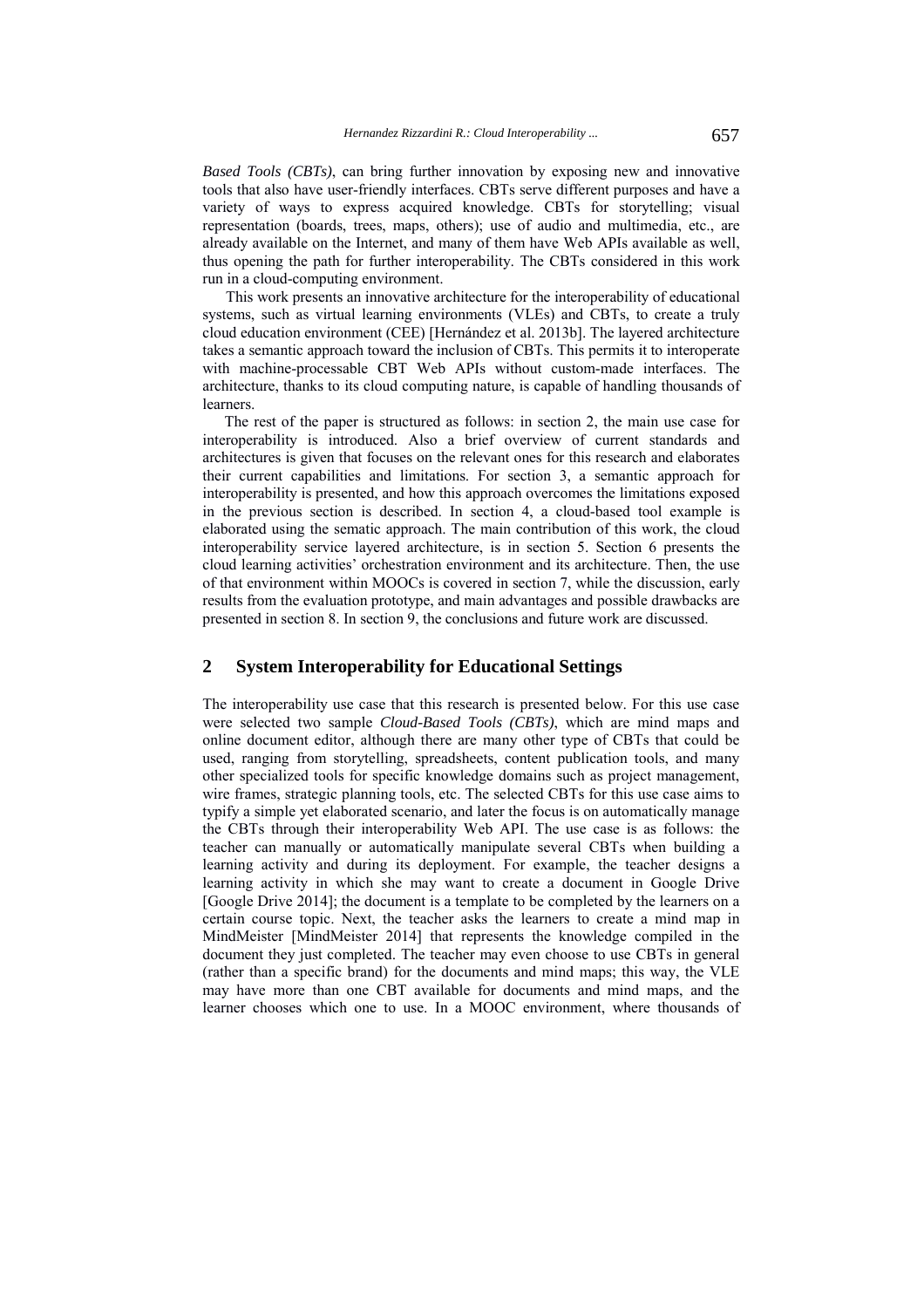learners participate, having a CEE with CBTs that are scalable through cloud computing is essential. In the examples, were automatically created thousands of Google Drive documents and MindMeister mind maps, share write permissions; and, once the deadline is over, change that permission to read-only for the learners. This scenario will enable many enhancements for orchestrating learning activities.

Currently there are many standards or specifications for educational systems, many of them within the IMS Global Learning Consortium [IMS 2014]. Some of the most used [Olmedilla et. al 2006], [Aroyo 2006] are: learning object interoperability framework (LORI), content object repository discovery and resolution architecture (CORDRA), Edutella or learning tools interoperability (IMS LTI).

Concerning the use case, IMS LTI v.2 specification [IMS 2010] is quite relevant because it enables tool consumers (TC), such as a VLE, and tool providers (TP), such as any CBT, to exchange information. It uses OAuth for authentication. It basically allows us to launch a TP from a TC environment. Before that happen, an initial negotiated interface contract between both TP and TC must happen. The contract includes information exchange details and the capabilities that both make available. IMS LTI v.2 uses JSON-LD [JSONLD 2014] for payload and expects REST-based requests. As identified in [Hernández et al. 2014d], the defined use case could not be supported by IMS LTI v.2 because it requires defining operations (e.g., CRUD operations) over resources (e.g., maps, ideas, users, documents). Thus the need to provide a more sophisticated interoperability means is clear.

On the other hand, there are architectures that support the integration of many tools, such as CBT. A good example is GLUE! [Alario-Hoyos et al. 2013] , an architecture for the integration of external tools in VLE. It provides an architecture that is capable of creating, configuring and assigning external tool instances; using the external tool instances; updating the users who share control over the external tool instances; and, finally, deleting the external tool instances. Additionally, the referenced GLUE! implementation of the architecture defines that there is a GLUE! core that handles all communication back and forth between the VLE and the external tool and processes the integration contracts. Those contracts are represented and materialized as adapters for both the VLE and the external tools. By using GLUE! to interoperate a VLE with an external tool, first an API interface, known as a VLE adapter, has to be created and programmed to connect the VLE to the GLUE!. Then, each new external tool that is integrated has to be programmed an new tool adapter that communicates between the external tool API and the GLUE!. This is a clean approach to interoperating VLE with external tools that allows a single intermediary to handle all communication logic in a standardized way. However, it requires manually developing and maintaining the tool adapters, which involves custom programming. Also, GLUE! does not support operations (e.g., CRUD), nor does it have the notion of resources and related properties. As pointed out, current specifications and architectures that aim to solve interoperability in an educational environment, lack the possibility to clearly define resources, operations, properties, etc. Furthermore, they do not use current semantic technologies that are capable of enabling machine-processable definitions of Web APIs, which will simplify interoperability efforts.

Issues like as hierarchy and control problems, roles management, authority over resources created, etc., still remain in the previously presented solutions (GLUE,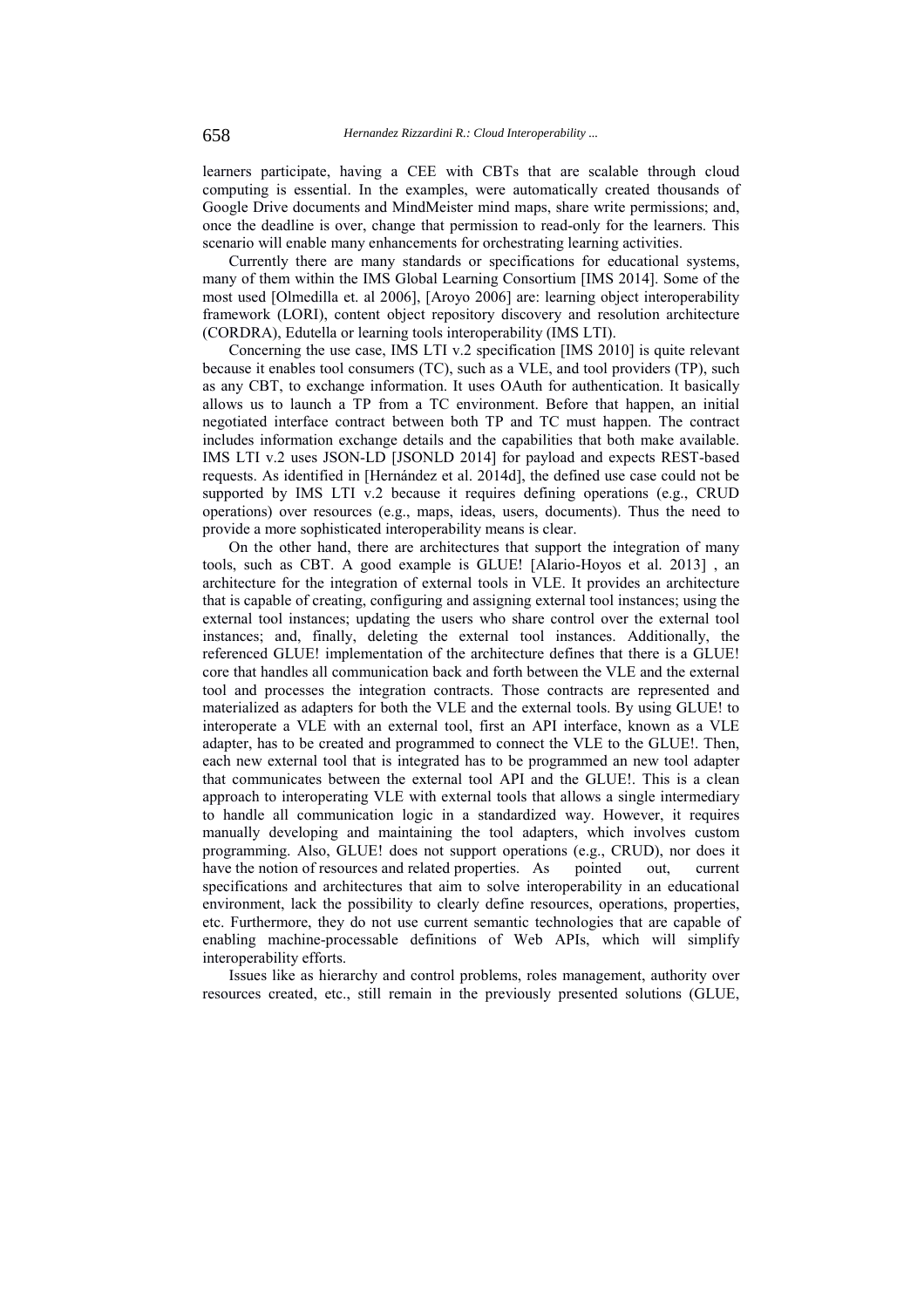ROLE, IMS LTI v.2, others). Along with the maintenance costs associated with standard Web contracts that require to manually write code for each new CBT to be integrated.

In the following sections, it is presented the CIS architecture for interoperability that tackles both issues; i.e., semantic definitions for machine-to-machine processing and dealing with self described Web APIs.

## **3 A Semantic Approach Using Linked Data For Interoperability**

To enable interoperability between systems that are capable of performing operations (e.g., CRUD operations), it is necessary to create customized interfaces for each tool to be integrated. That is the current approach in most interoperability systems that use traditional Web services, REST or others. In the use case, each new CBT to be incorporated in the VLE requires a custom API interface, which requires a significant programing effort, as well as a maintenance effort when changes and updates—which happen quite frequently—take place in the CBT Web API. A new enhanced solution has been presented in [Hernández et al. 2014c], [Hernández et al 2014d], which proposes a CBT Web API that uses JSON-LD [JSONLD 2014] and Hydra [HYDRA 2014]. This will allow exposure of the operations and properties of a given CBT; then, an educational environment, such as VLE, will be able to consume and manage those operations and properties.

Traditional REST services lack of the use of sematic Web technologies for interaction, which hinders the possibility of having Web APIs that have a machineprocessable syntax. Hypermedia-Driven Web APIs (Hydra), a W3C community workgroup [W3C 2012], defined an innovative solution to this issue [Lanthaler 2013]: "a definition of a number of concepts, such as collections, commonly used in Web APIs and provides a vocabulary that can be used to describe the domain application protocol of services." Hydra uses JSON-LD to describe a Web API*.* This enables the CBT to publish its Web API using Hydra, and it can represent any operations and properties that the CBT may have and need to expose. For the use case, this may include operations such as creating, updating, deleting and publishing a map; creating, updating and deleting an idea; giving permissions over singular resources, such as a map for other users; etc.

Using Hydra also reduces the interoperability effort through the use of a generic description of an application domain type (e.g., mind map tool, online document editor tool, etc.). This is achieved by representing common operations and properties in a generic vocabulary. Following the use case, some of the operations in a mind map tool's generic vocabulary will include creating, updating, deleting and sharing a map, as well as using the same operations for an idea. Also to be included in the generic vocabulary is each resource (e.g., map, idea, user in a mind map tool) and its set of properties. The generic vocabulary avoids duplicity of definitions and enables the TC, such as the VLE, to have a predefined description of the application domain type, which is independent of a TP. This becomes useful in order to administer tools and to which functionalities to enable for learners. For example, the VLE administrator may choose which actions and properties will be available for the user, independent of the real CBT to be used. Then, each TP will use the generic vocabulary and extend it by defining an API documentation, which is also built using Hydra. This permits the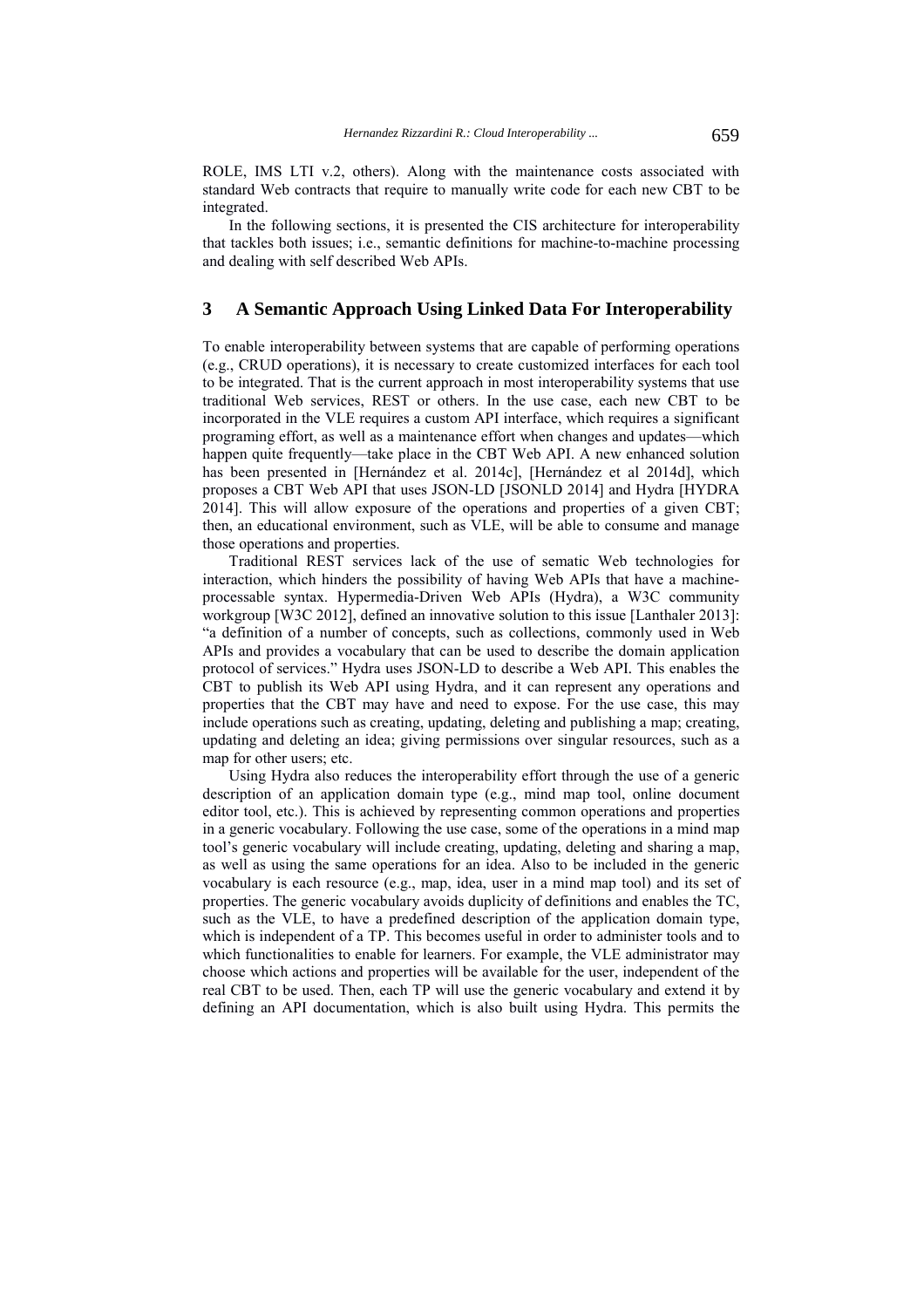CBT TP to define what it can support, and it may extend to all additional operations and properties that it supports.

The CBT Web API (e.g., MindMeister mind map tool) will create its own API documentation, which will use the generic vocabulary and extend it to describe the specifics of the Web API, including naming conventions, input and ouut data types, and supported operations and properties. This makes it possible to design an engine to inspect the CBT Hydra Web API (i.e., a Web API that uses Hydra vocabulary to describe its resources, properties, operations, etc.) and discover all the available operations at run-time. This single fact provides a way to create a generic engine that will be capable of discovering the Web API without any custom programming. Thus, adding a new CBT to CEE will require no further coding. Once the engine is in place, the next step is to connect it to the VLE and interoperate with the CBT.

JSON-LD and Hydra are selected to support a semantic interoperability approach. JSON itself is a widely used payload format thus is quite straightforward to further adoption of the proposed solution. Many TP already have JSON payload, then those TP are able to adopt JSON-LD without too many changes over their existing Web API. Furthermore RESTful services are highly common in Web APIs, thus supporting them correctly is necessary. Hydra is a small but powerful addition to the current Web APIs to describe CBTs semantically using Linked Data and using a robust REST implementation. This is a powerful mechanism that enables discovery at run time of the Web API. Hydra provides the possibility to create generic descriptions of CBTs. In addition, Hydra also provides de flexibility for the TP extend and support their own set of objects, operations and properties.

Using Hydra vocabulary it is possible to create self-descriptive, hypermediadriven Web APIs. They can fully use Linked Data expressivity with REST's major benefits, such as scalability, evolution, and loose coupling. Hydra models represent resources, properties, and operations, among other useful classes for describing Web APIs.

As will be detailed in the next sections, the use of JSON-LD and Hydra, presents access to all the features offered by a Web API, thus enables learning orchestration mechanisms that can serve to create enhanced learning activities.

# **4 Cloud-Based Tools Using Hydra: a Mind Map Example**

As described in the presented use case, a mind map tool will be used. Mindmapping is a very useful technique for visualization of ideas and its connections, "a well-known technique used in note taking and is known to encourage learning and studying, mainly used for representing knowledge, concepts and ideas" [Sarker et al. 2008]. A recent work [Hernández et al. 2014d] introduced an analysis of multiple mind map CBTs, selected those with the most mature interoperability features, and developed an ontology that will support a semantic description of the mind map CBT with interoperability as a target that especially focuses on supporting operations as well as representation of its resources, dependencies, properties, etc. Finally, a Hydra generic vocabulary for mind map tools was introduced. For the use case introduced in section 2, it is covered in this publication only the integration of a mind map CBT; thus, the Google Drive document editor is left out of the scope of the publication and has been added to elaborate the learning activity described in the use case.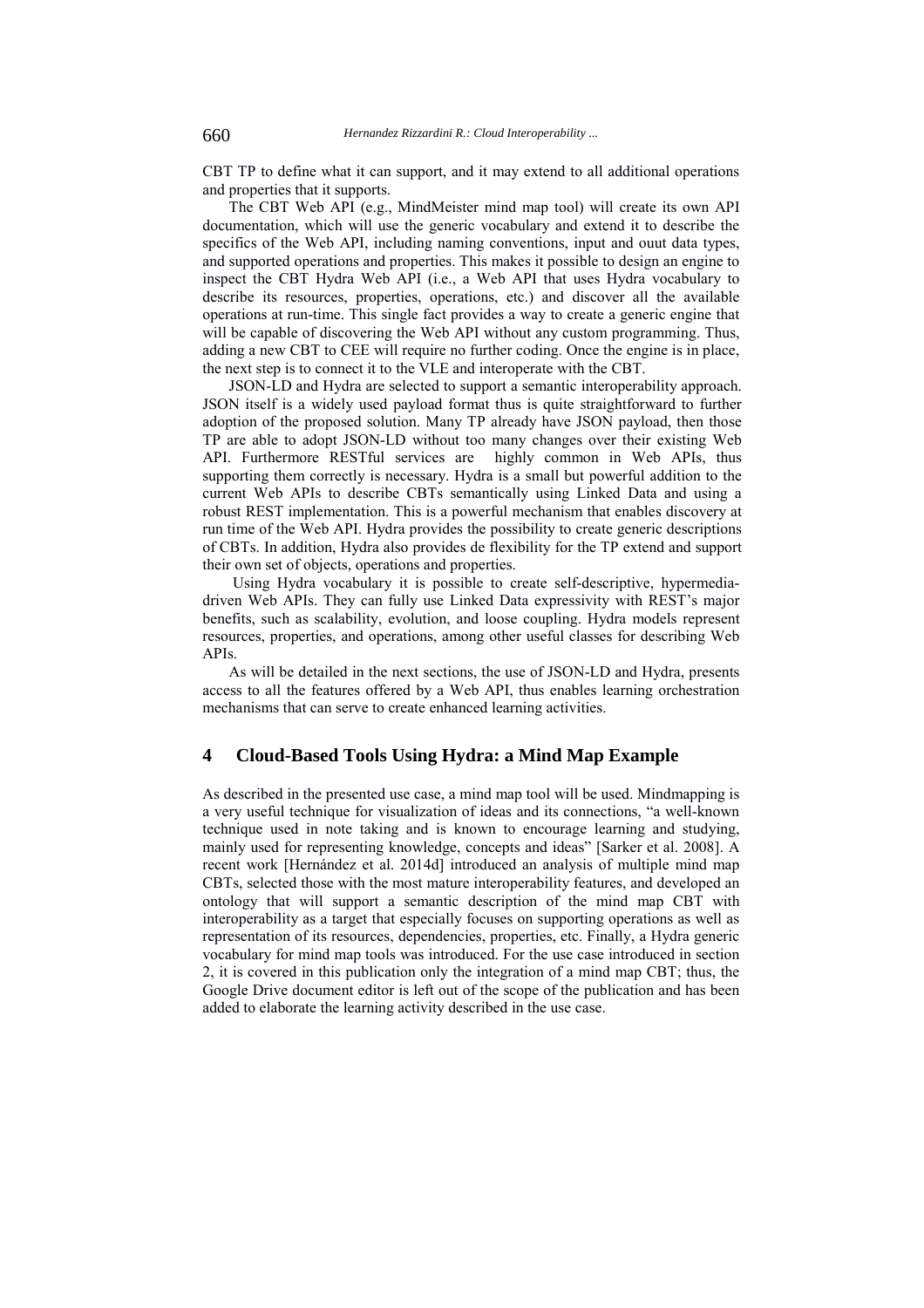This generic vocabulary served to develop API documentation for mind map CBTs, which are MindMeister and Cacoo [Cacoo 2014]. Each one will have its own API documentation that uses the generic vocabulary as a base for describing its own Web API. As depicted in Listing 1 and 2, the MindMeister mind map CBT Hydra API documentation is as follows:

```
{
  "@id":"vocab:Idea",
  "@type":"hydra:Class",
  "rdfs:subClassOf":{
      "@id":"mm:Idea"
  },
  "label":"Idea",
  "description":"The final node of a graph 'map'",
   "supportedOperation":[
\{ "@id":"_:editIdea",
 "@type":"mm:EditIdeaOperation",
         "method":"POST",
         "label":"edit-idea",
         "description":"Edit idea",
         "expects":"vocab:Idea",
         "returns":"vocab:Idea"
      }
  ],
  "supportedProperty":[
      {
         "property":{
            "@id":"vocab:Idea/id",
            "@type":"rdf:Property",
            "domain":"vocab:Idea",
            "range":"http://www.w3.org/2001/XMLSchema#integer",
            "label":"idea-id",
            "description":"Idea identifer"
         },
         "readonly":true,
         "writeonly":false
 },
\{ "property":{
            "@id":"vocab:Idea/title",
            "@type":"rdf:Property",
            "domain":"vocab:Idea",
            "range":"http://www.w3.org/2001/XMLSchema#string",
            "label":"idea-title",
            "description":"The text that identify an idea."
         },
         "readonly":false,
         "writeonly":true
     },
...
```
*Listing 1: MindMeister API Documentation (part of it)*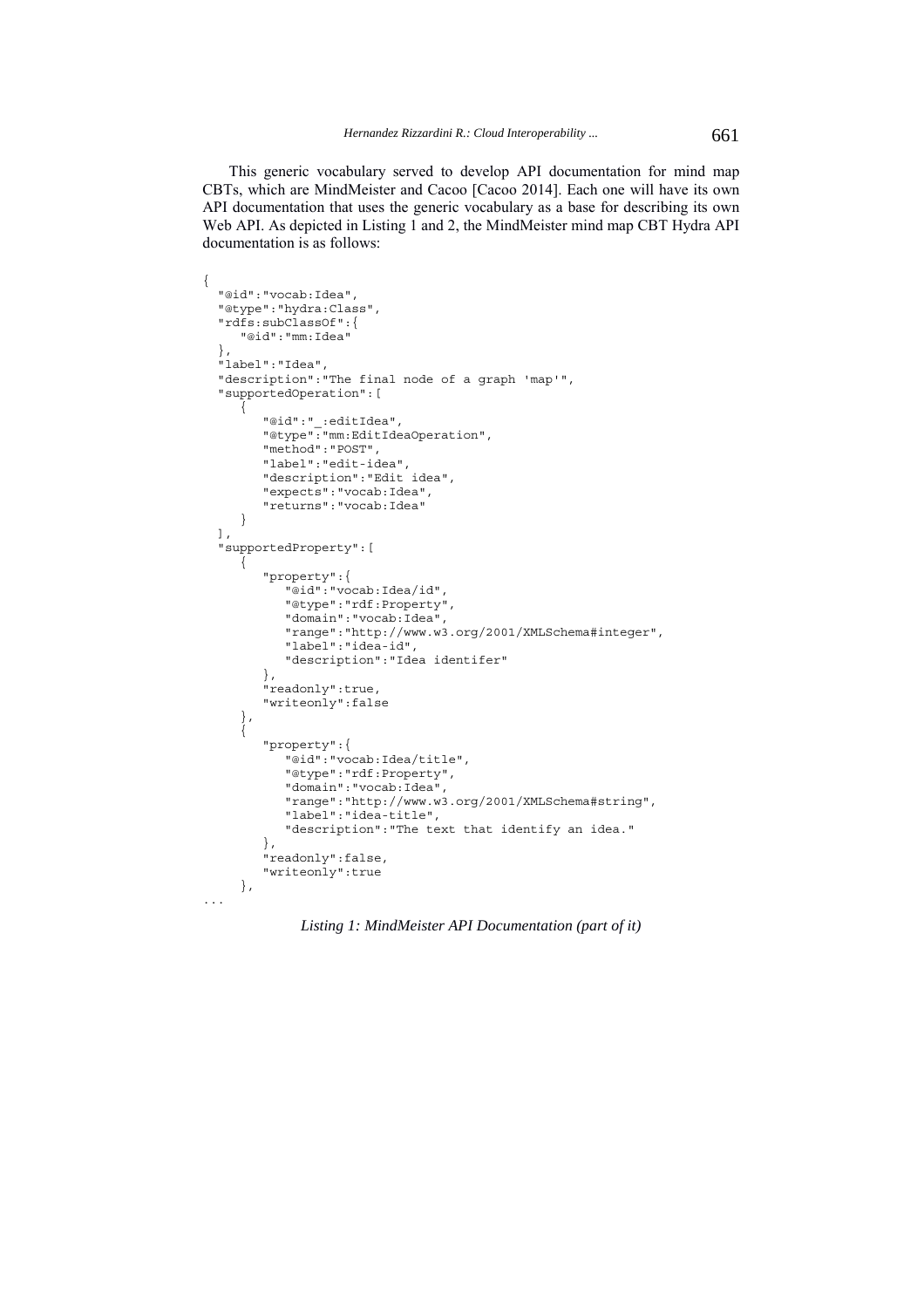```
 {
         "property":{
             "@id":"vocab:Idea/modifiedAt", 
             "@type":"rdf:Property",
             "domain":"vocab:Idea",
             "range":"http://www.w3.org/2001/XMLSchema#datetime",
             "label":"modified-at",
             "description":"Modified at"
         },
         "readonly":true,
         "writeonly":false
      },
...
      {
         "property":{
             "@id":"vocab:Idea/position",
             "@type":"rdf:Property",
             "domain":"voca:Idea",
             "range":"vocab:Position", 
             "label":"idea-pos",
             "description":"Idea position"
         },
         "readonly":false,
          "writeonly":true
      },
...
  ]
}
```
*Listing 2:* MindMeister API Documentation (continue from Listing 1)

# **5 The Cloud Interoperability Service Architecture**

The following Subsections describe the architecture of the CIS created. Including a general overview of the whole architecture and its different layers, selected implementation details are presented.

#### **5.1 Cloud Interoperability Service (CIS), a Multi-Layered Architecture**

The original CIS, which was presented in [Hernández et al., 2014b] used CIS service modules, which are built upon specific CBT Web APIs to interoperate with learning activities. Each module is a Symfony2 [Symfony 2014] framework *bundle* that enables the CBT Web API to communicate. The *bundle* uses the original CIS services for authentication, communication, and business logic. This approach has proven to be capable of enabling interoperability, but it has major drawbacks in light of semantic technologies. First, it scales linearly, meaning that for each new CBT to interoperate, it requires a new custom-made bundle; this implies software programming. Another issue is maintenance of *bundles*, which requires human intervention; this happens when the CBT Web API gets an upgrade. Furthermore, it takes time to make the upgrades, which may cause service interruption until the *bundle* is updated. The whole original CIS architecture has been revamped to a semantic technology Hydra approach and is presented in this section, see Figure 1. This new CIS approach eliminates the aforementioned drawbacks of custom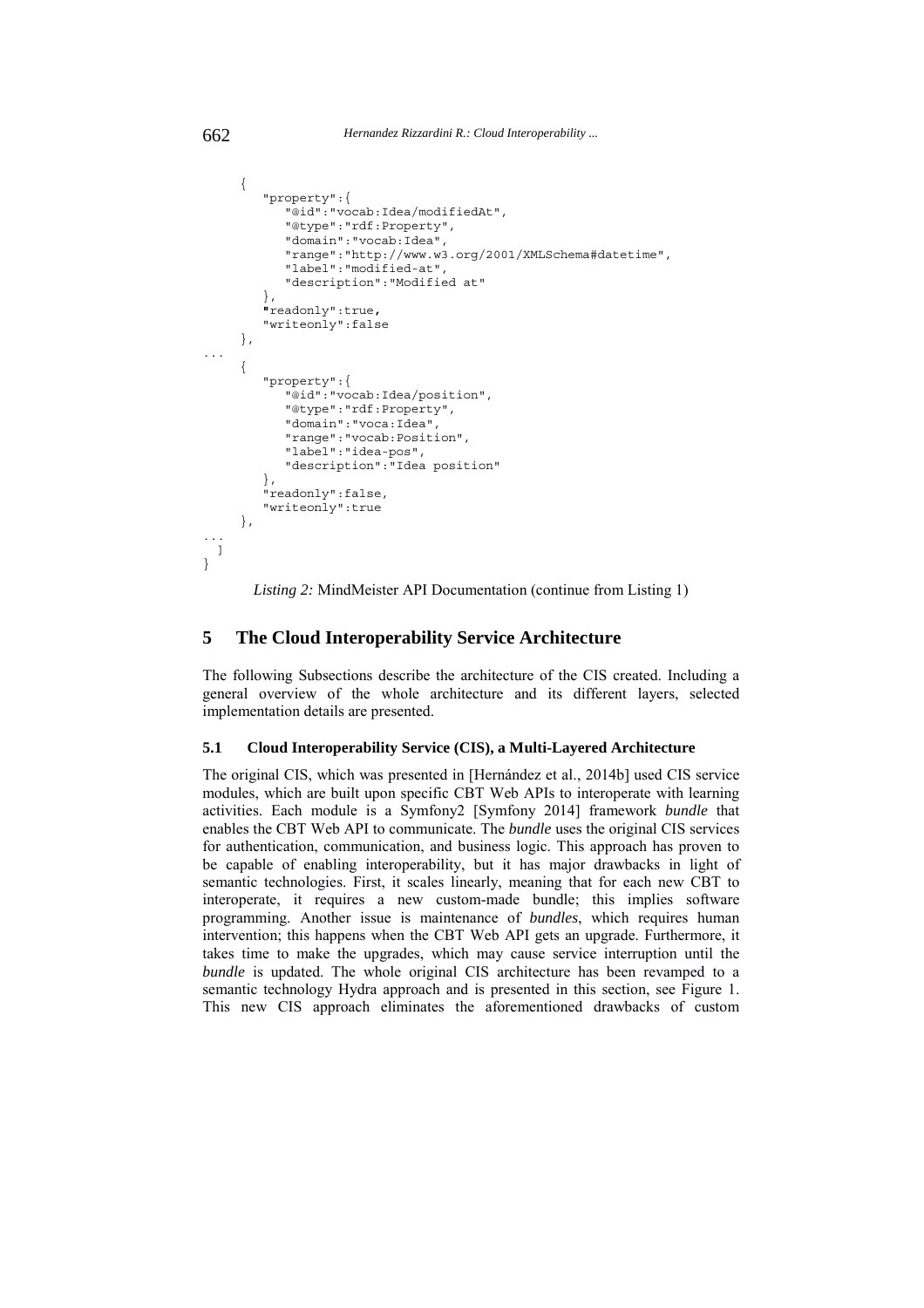programming and custom maintenance. Thus, integrations of new CBTs to CIS can be fully automatized, this implies no custom effort to make use of CBT.

The new CIS is built upon the Symfony2 framework, which is comprised of a layered architecture. The core layer is the business logic layer, which is capable of processing the Hydra Web API. This layer provides the structure for operations, properties, data types, etc., as well as an embeddable JavaScript API to the template layer, enabling a user interface to the Web API. It uses the authentication layer to manage token-based identification, CBT Web API identity management and others. Finally, the communication layer processes all requests and responses between the CIS and the CBT Hydra Web API. In the following subsections, the layers are introduced.



*Figure 1: The CIS architecture.*

#### **5.2 Business Logic Layer**

This is a core layer for the CIS, wherein the Web API sematic definition is processed. Here, the Hydra generic vocabulary and API documentation are processed to automatically discover all operations, properties, etc., of a Hydra Web API. It has three main components: a) JSON-LD Processor; b) Hydra Client; c) Business Logic Engine; d) Embeddable API, as depicted in Figure 2.

The *JSON-LD Processor* [JSONLD 2014] is used to deserialize a valid JSON-LD and then create PHP objects. These objects will contain all information related to that particular resource; for instance, a map or an idea resource, with its corresponding operations, properties, etc. This processor has been released and is available [Lanthaler 2014], [JSONLD 2014]; thus, it is used as a third-party library.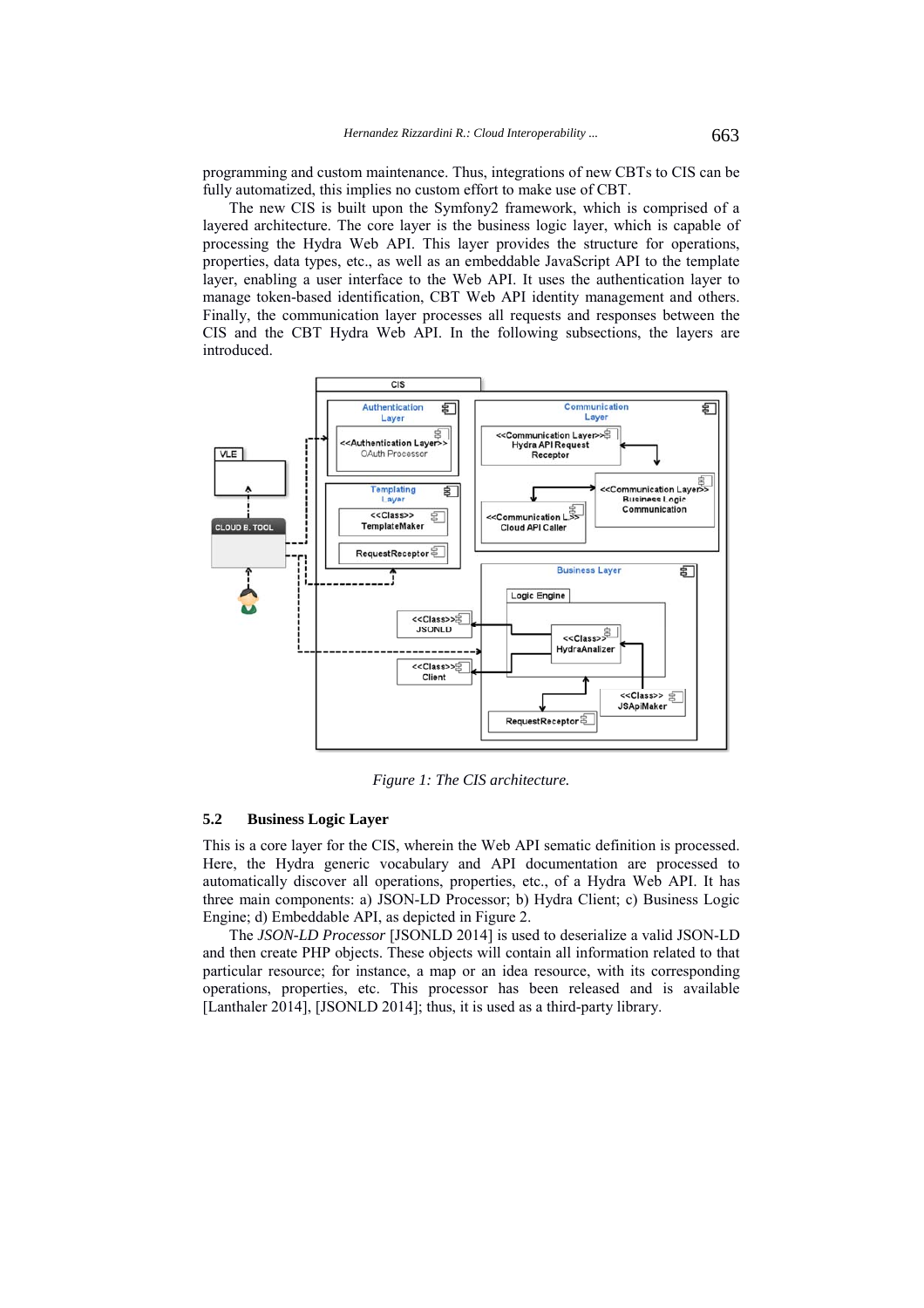The Hydra client is also available as a Symfony class. It is used to process the Hydra Web API; for example, it is able to get the API documentation URI of a Hydra Web API response. A set of enhancements has recently been done to support the latest Hydra vocabulary (as of June 2014).



*Figure 2: Business logic layer components*

Next is the *Business Logic Engine (BLE)*, which is capable of discovering all operations and properties of a CBT Hydra Web API. The main purpose of the BLE is to build an operations list for the CBT Web API. It all starts with the entry point of the Hydra Web API. The BLE will make a request to that entry point, which gives a response in JSON-LD using Hydra. This will contain a directive @context, which will lead the BLE to the API documentation, which contains all the descriptions of the Hydra based Web API. This document is a JSON-LD document as well, and it is used the JSON-LD processor to convert the description into PHP objects; which, in this case, will be available within CIS. The created objects have all the descriptions of the Web API. The JSON-LD processor has built-in methods that allow searches within a JSON-LD document, which enables the BLE to use the results to further explore the document (using its own class, named HydraAnalyzer). At this point, the BLE begins a recursive search of the API documentation classes. It keeps discovering classes, as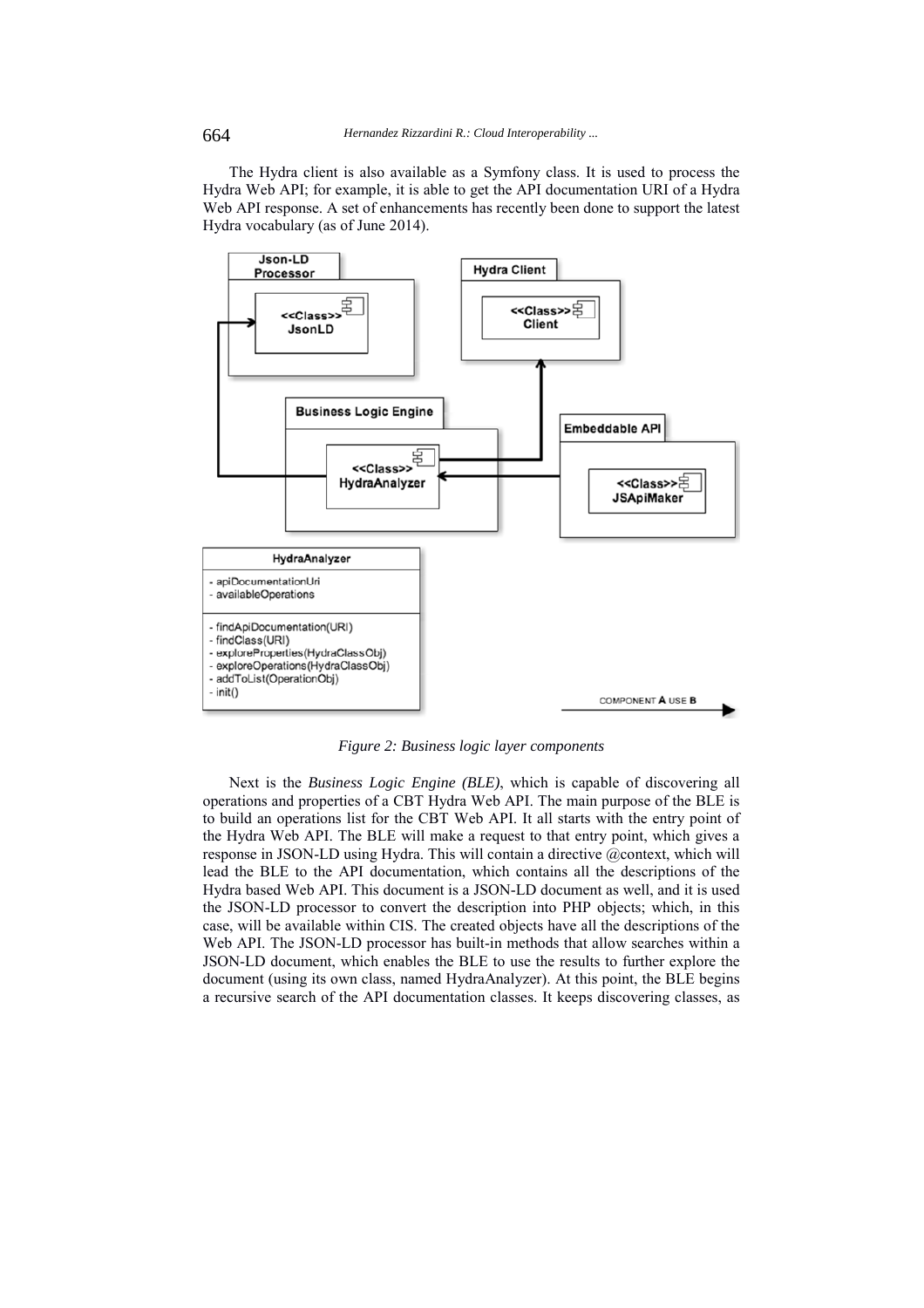well as their properties and related operations (if there are any) until it finds primitive types (such as xsd:integer, xsd:date, etc.). Each newly discovered class will be stored for future reference and use. This process is depicted in Figure 3.



*Figure 3: Business logic engine sequence diagram*

The *Embeddable API* (see Figure 4) component is used to generate a JavaScript API that represents the Hydra API. It uses JavaScript because it will be able to run this API in a browser, which opens the possibility to embed it. Embedding the API becomes highly relevant in supporting *Functional Widget Interface* [Soylu 2012] and opening the path to embed other systems such as Personal Learning Environments [Friedrich 2011]. With the detailed description of the Hydra Web API that is provided by the BLE, the *Embeddable API* component (Figure 4) builds JavaScript-signed AJAX functions. These functions will enact processes with the communication layer and manage the *expect* and *return* definitions. Ways have also been conceived to add extra pieces of code that also can be embedded for other purposes, such as analytics code that collects relevant behavior information.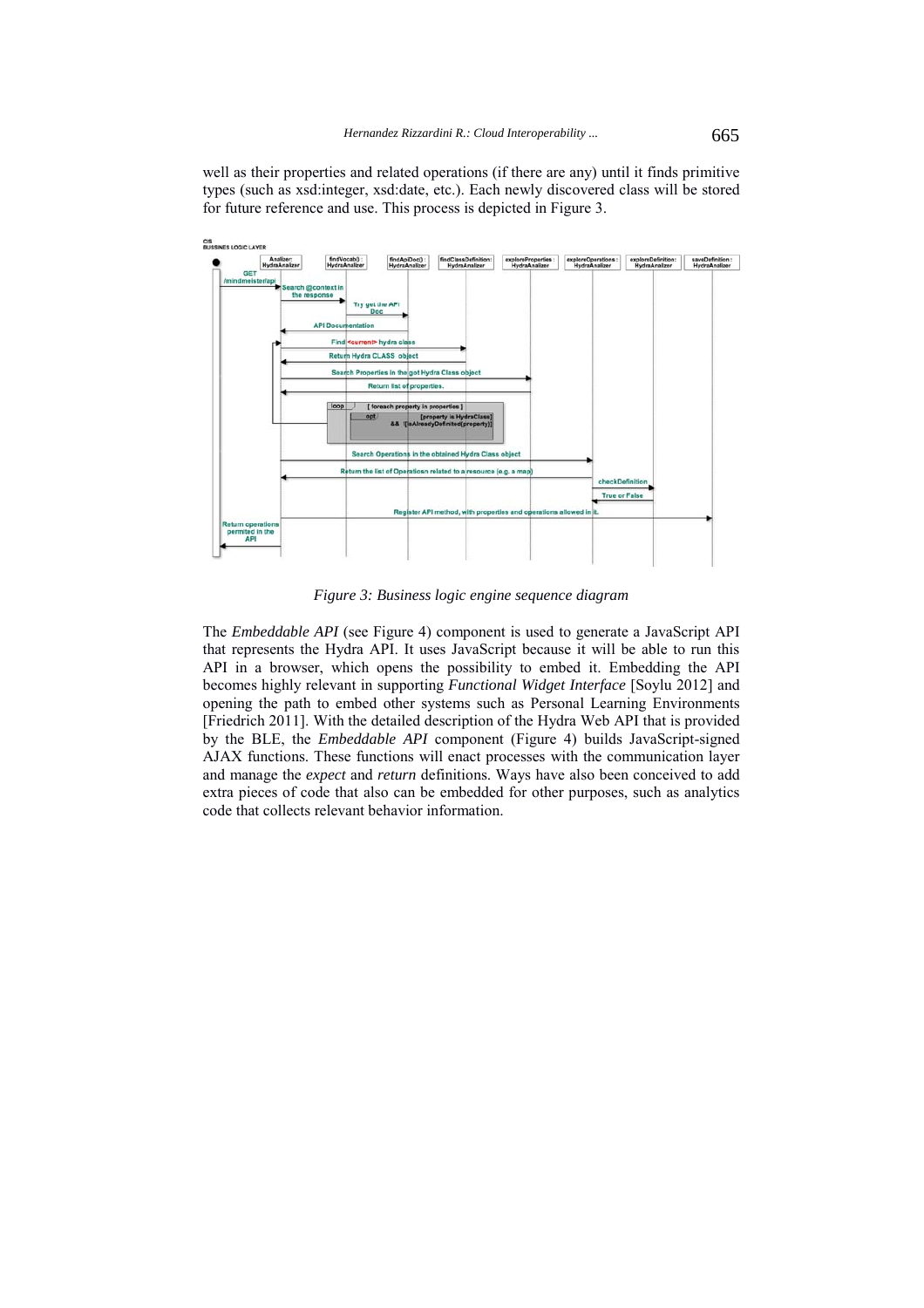

*Figure 4: Embeddable API components*

The *Embeddable API* module creates embeddable JavaScript that represents the Web API. As an example Listing 1 and 2 depicts part of the *idea* Hydra class. It has an editIdea operation, along with some properties such as id, title, modifiedAt, position. Notice that position is a Hydra class. Second, the *Embeddable API* that is generated is described in Listing 3. It defines a namespace, then it contains the related operations, such as mindmeister.createIdea, which uses the properties required by that action; and, when referring to another resource, it will use a JSON object for further description. Then, *doAjax* will send related requests to the communication layer.

```
(function (mindmeister, undefined) {
   mindmeister.doAjax = function(hydraUrl, method, hydraClass, params) {
 ...
    };
 ...
 mindmeister.createIdea = function (mapId, title, ... , position) {
        /* mapID and title are primitive type, integer y string 
respectively
          position is a JSON object. */
        mindmeister.doAjax(mindmeister.hydraUrl,"POST",mindmeister.apiDoc
.idea,{"mapId": mapId, "title": title, "position": {"x": position.x, 
"y": position.y}}); 
       ...
 }
\{ \}) (window.mindmeister= window.mindmeister || \{ \});
```
### *Listing 3: The generated JavaScript from Embedable API module based on Hydra Web API depicted in Listing 1 and 2.*

In Figure 5, the browser client will have the user interface and a HTML form that will use the generated JavaScript, which will call the proper JavaScript functions for each operation and then send requests to the CBT through the communication layer.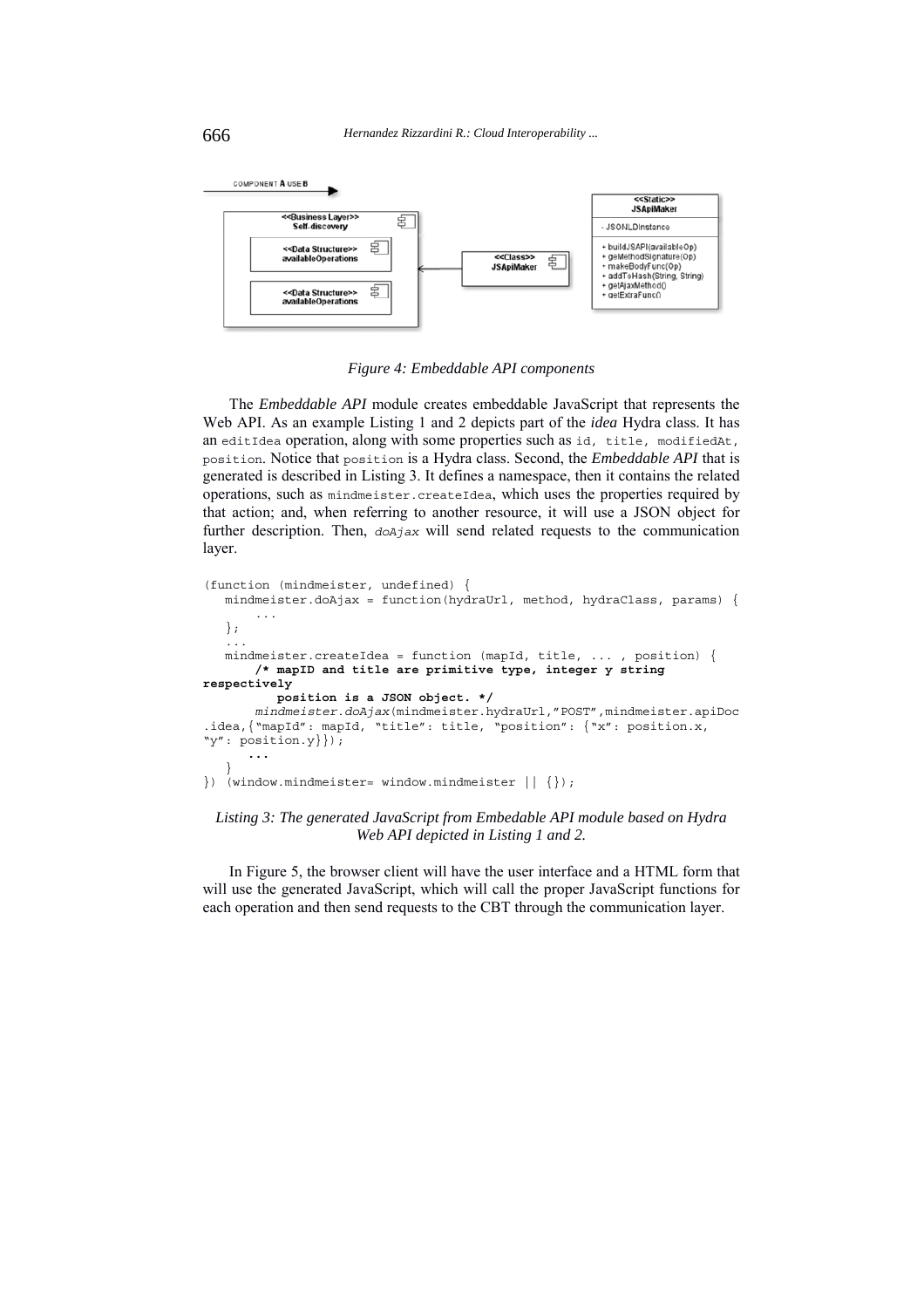

*Figure 5: Sequence diagram from the client request to the CBT and the response.*

#### **5.3 Authentication Layer**

As with the previous version of the CIS architecture, the authentication layer will use a token-based authentication mechanism using OAuth 2.0. The OAuth 2.0 authorization framework "enables a third-party application to obtain limited access to an HTTP service, either on behalf of a resource owner by orchestrating an approval interaction between the resource owner and the HTTP service, or by allowing the third-party application to obtain access on its own behalf" [IETF 2012]. It has been chosen as the basic authentication because it is a widely used mechanism, and many of the CBTs to be used already support it. OAuth 2.0 has 4 authorization grant types; for the interoperability requirements, the *Authorization Code Grant (ACG)* and the *Implicit Grant (IG)* types are the most suitable for the CIS architecture (the others are for desktop or mobile scenarios). Both will request and get an "access token" that is used to send authenticated requests to the Web API. The access tokens are defined as "credentials used to access protected resources. An access token is a string representing an authorization issued to the client… Tokens represent specific scopes and durations of access, granted by the resource owner, and enforced by the resource server and authorization server" [IETF 2012].

The ACG process starts with a user accessing the CLAO, which will tell the user to login to the CBT (e.g., MindMeister, Google Drive, etc.). Then the CIS will send its client ID to the authorization server. After the user is successfully logged in, the user is asked to grant access to the CIS, then is directed to the CIS again, and then the authorization server send an authorization code, to which the CIS responds by sending back the code with a *client secret* and it receives the access token. IG is quite similar to ACG, except that the access token is given back to the CIS once the user has completed the authorization. The main difference between IG and ACG is that IG directly receives the access token and ACG requires an extra step; first, it will get an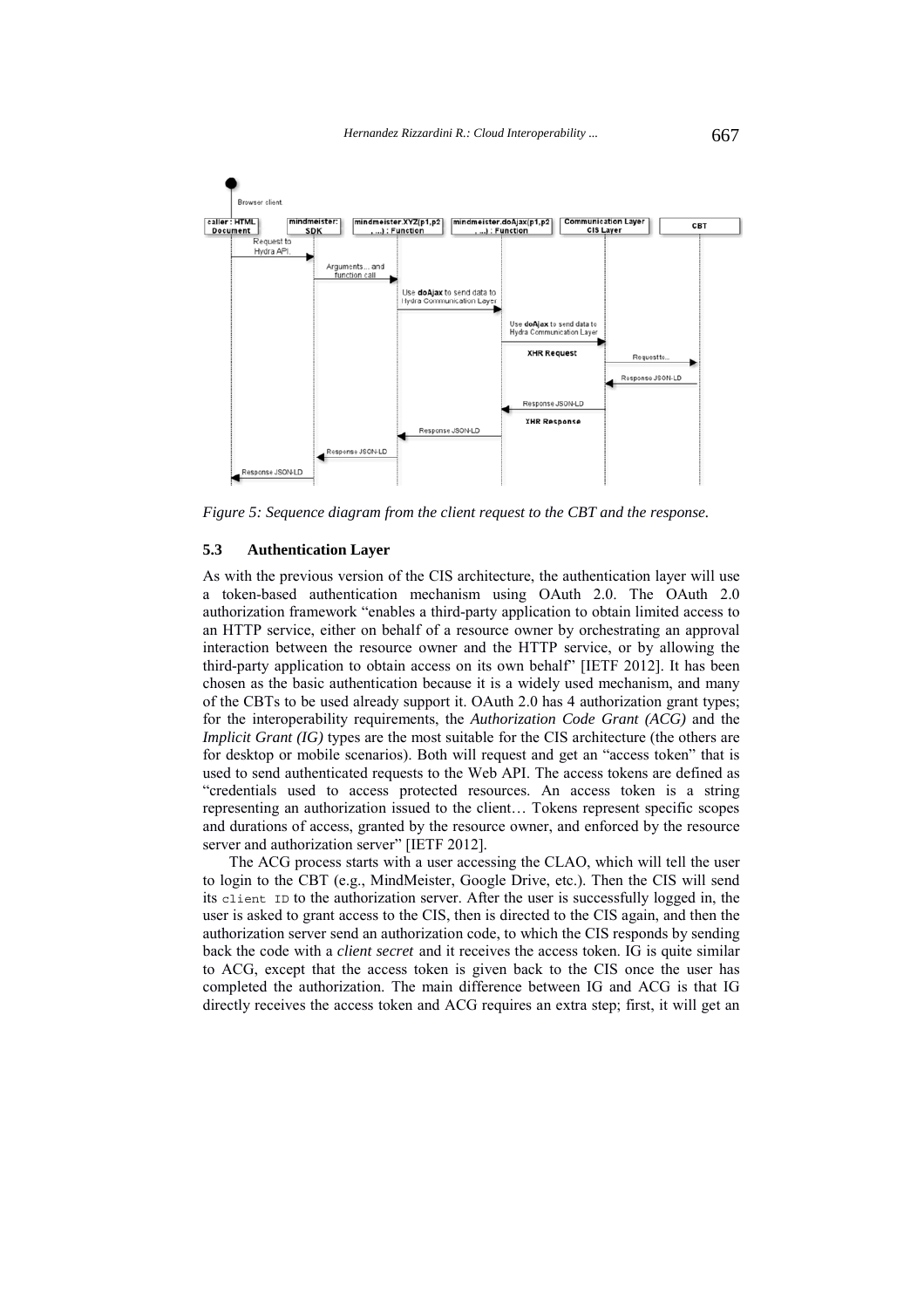authorization code that will be used in a second step to get the access token. Both will ultimately return an access token, which then will be injected into the headers of each REST-based request.

To enable either the ACG or IG, the CIS manages the following data structure: a hydra api that contains the cloud-based tool Hydra API identifier. Then it will define the authorization grant type (e.g., ACG or IG). Regarding the authorization\_uri, for IG it will return the access token; and, for ACG, it will return an authorization code that will then be used to request the access token. The CIS is modeled to support sending dynamic parameters in this request. The *code\_name* is the parameter used for the authorization code for ACG to further request the access token. The *token\_uri* that only serves the ACG is the URI to get the access token. The *return\_uri* contains the URI to which the user will be returned once the initial authorization has been completed. Finally, the *token\_name* has the parameter name that will contain the access token. The CIS, ACG and IG data structure is depicted in Listing 4.

```
hydra_api: 01235,
authorization_type: IG | ACG a
, authorization_uri: {
 uri: http[s]://www.mindmeister.com/api/auth,
 method: POST | GET,
     params: {
            secret_id: {
                optional: false,
                 value: 0123456
         },
 client_id: {
                 optional: false,
                 value: ABCDEF
         },
 sig: "<?>"
        },
dynamic_params: {
         "sig": {
 "calculateBy": 
        "md5(secret_id${secret_id}client_id${client_id})" }
} }
code_name: "<code_param_name>",
token_uri: {
   uri: http[s]://www.mindmeister.com/api/auth?method=mm.auth.getToken, method: GET,
   params: {
    "code": hydra_api.code_name }
},
return_uri: http[s]://miapp.hydra.com/api/auth,
token name: "<token param name>"
```
#### *Listing 4:* The CIS ACG and IG JSON data structure for authentication

With this structure, the authentication mechanisms have the following process: first, the user, through the Web interface generated by the template layer, will request the URL to get the authorization using OAuth 2.0. This request is channeled through the communication layer, which sends a request to the cloud-based Hydra API, which will return the URL that will be used for the OAuth 2.0 process. With this URL, it sends a request that is ultimately performed by the authentication layer. This layer,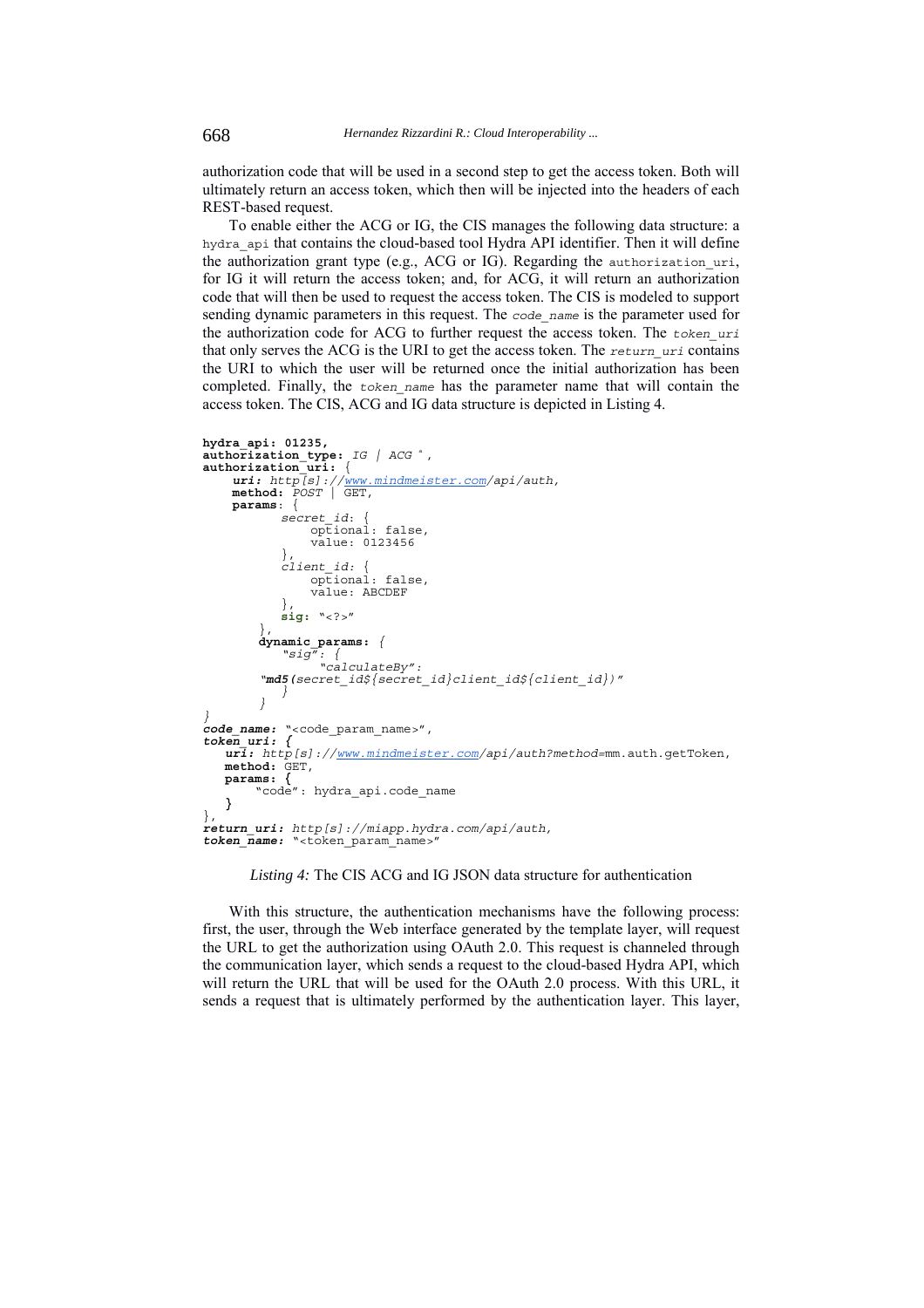which builds all the negotiation parameters, is required for the authentication. It will perform the necessary steps for the ACG or IG authentication process; and, once authenticated will register the access token for further request to the Hydra Web API that is done by the CIS. The whole authentication process is depicted in Figure 6.



*Figure 6: The authentication process for requesting and getting the access token.*

### **5.4 Communication Layer**

This layer will act as the communication channel between the CIS architecture and the CBT Hydra Web API. The client will send a request to the Hydra Web API, which only needs to send the URI, the operation and its parameters, and the HTTP method. All this is obtained from the *Embeddable API* layer. This communication layer also helps generate a single request point to the CBT Web API, instead of direct requests from clients, which are something that is likely to be rejected by CBT security policies. Also, this single request channel serves to eliminate the *Same Origin Policy* restriction [W3C Same Origin 2012]. This restriction does not permit a JavaScript to make requests to webpages that are allocated to other domains. Although cross-origin resource sharing allows overcoming that issue, it is still not widely supported by all browsers. JavaScript requests to other servers prove to be useful if it is planned to use the *Embeddable API* in a widget, as has been done in previous versions of the architecture [Hernández et al. 2013b].

In Figure 7 is shown the 3 components of this layer. The first layer is the *Hydra API Request Receptor*, which is in charge of receiving a request from the client (as either the template layer or the business logic layer), and it verifies that the request comes with all required data. Then it is sent to the *Request Constructor and Serializer*, which builds the real Hydra Web API serialized request. The *Cloud API Caller* injects the authentication data provided by the authentication layer, sends the final request to the cloud service and processes its response. The response comes in a JSON format, with the HTTP status code indicating request status.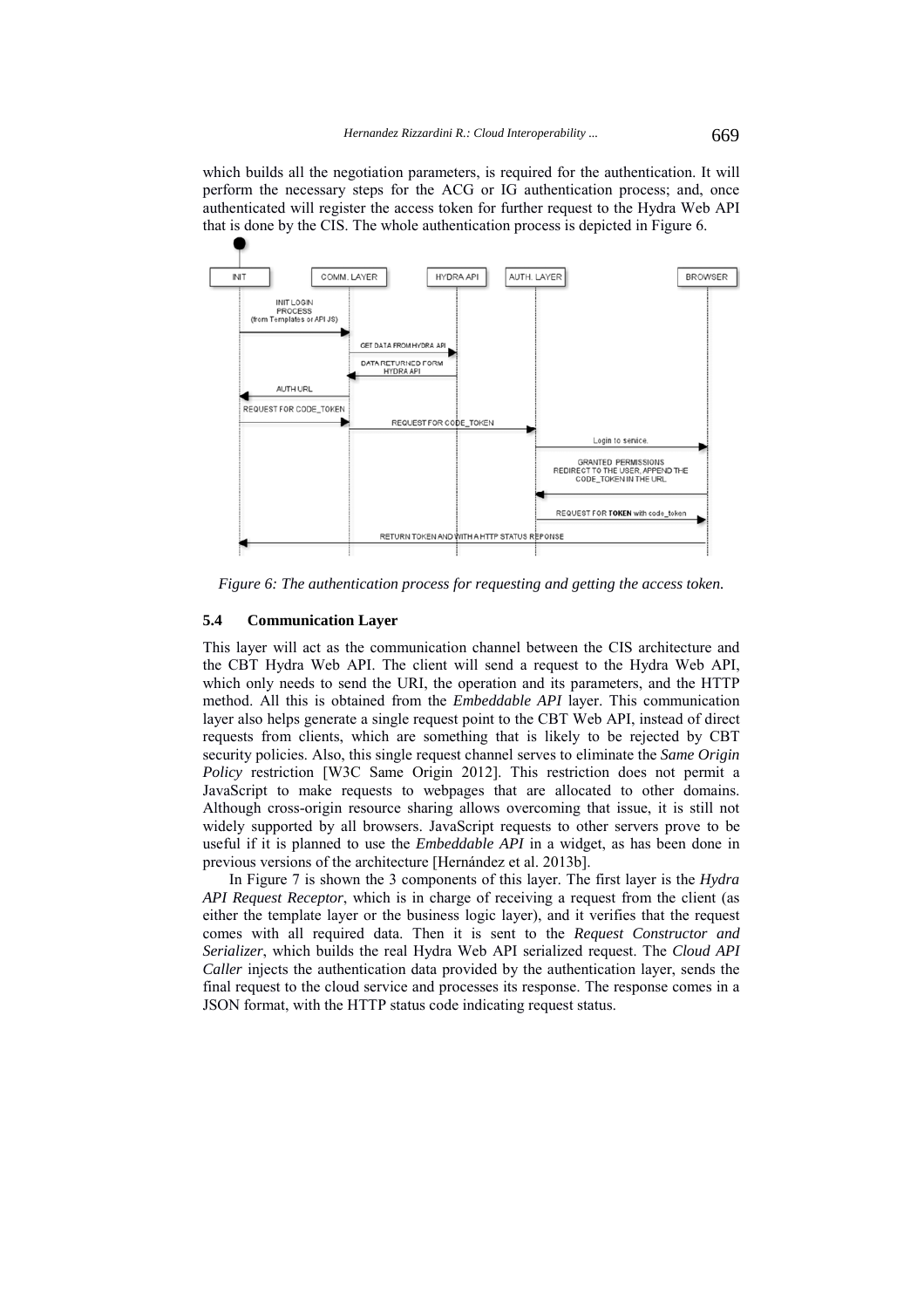

*Figure 7: Communication layer modules.*

### **5.5 Template Layer**

This layer's objective is to create the HTML-based interface that corresponds to each of the available operations and provides the correct input types. This enables the user (teacher or learner) to manipulate or control these operations from the CLAO. Following the use case of section 2, the teacher might need to give an independent map for each learner; and, through the CLAO, finds an interface to automatically create thousands of maps and assign specific permission for each learner to his or her own map instance. Browser interfaces to do this administrative task on behalf of the teacher will be automatically generated and provided by the template layer.



*Figure 8: Template layer components and use of business logic layer*

The template layer, depicted in Figure 8, uses the business logic layer; more specifically, the BLE, as a base to automatically create Web interfaces for each of the operations with its correspondent properties and input types if they are available. The avid reader may notice that a property that is readonly will, therefore, be presented as non-editable. An HTML form will be constructed by each operation, which contains all the related properties needed for that operation. Following Listing 1 and 2, the HTML result is depicted in Listing 5. The HTML form will include both editable and non-editable properties that are configured accordingly. The form generation also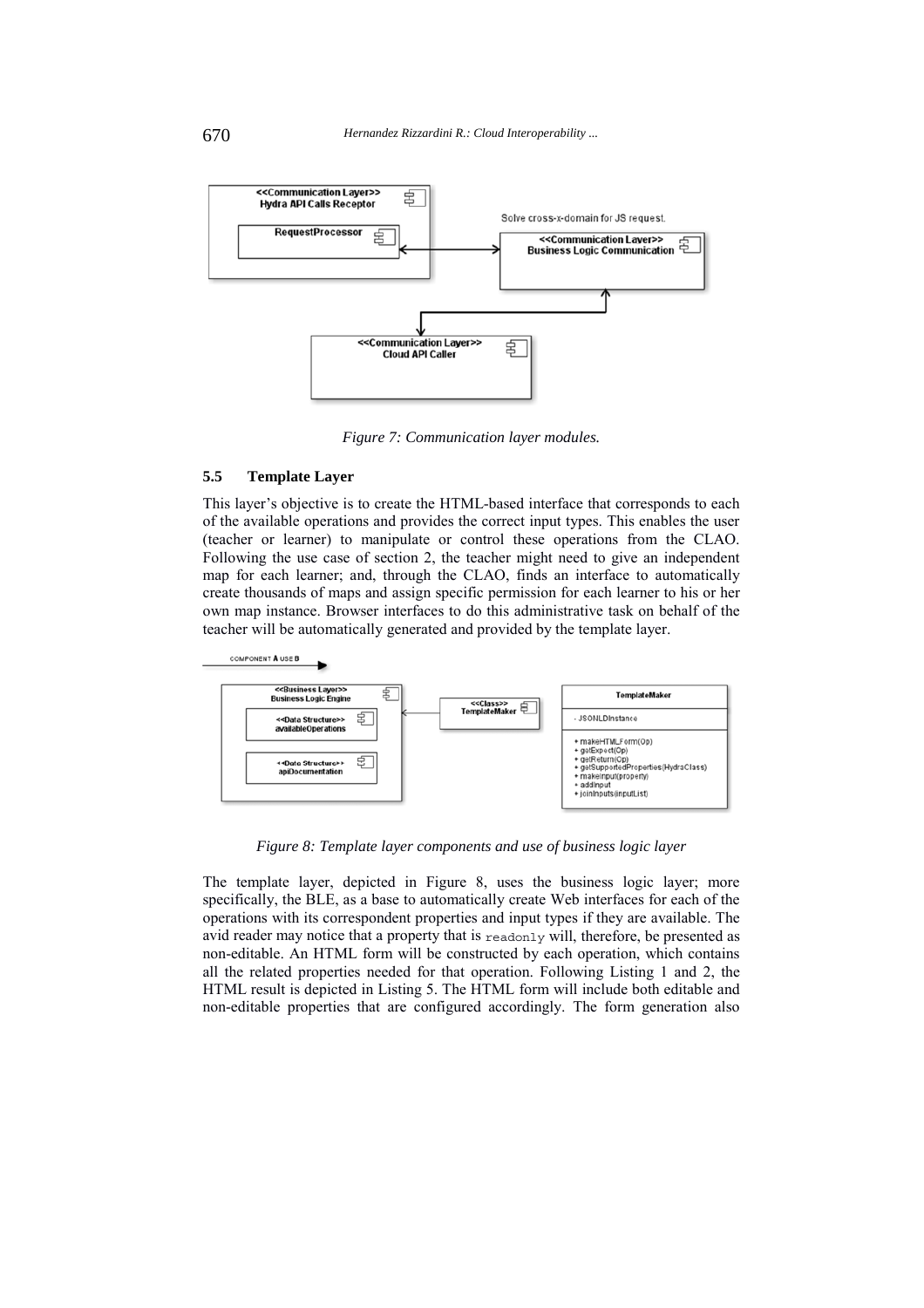takes into account the use of the specified Web form method (POST or GET) for the operation and uses a form action to call the *Embeddable API* (generated at the business logic layer), which will then send the request to the communication layer.

```
<form method="<[hydra:Operation]method>" action="<[hydra:Url]>">
  <label>Title</label><input name="map.title"></input><br/>>br/>
...
   <div>
        <span>POSITION</span>
        <label>X</label><input name="map.position.x" 
type="number">>/input>>br/~ <label>Y</label><input name="map.position.y" 
type="number"></input><br/>
    </div>
</form>
```
*Listing 5: HTML automatically generated by the template layer from the CBT Hydra Web API* 

# **6 The Cloud Learning Activities Orchestration**

The following Section introduces a system that uses the presented CIS. This system is available for teachers and learners, therefore it allows to perform evaluations.

Coordinating interventions from learners across multiple learning activities to enhance productivity is a process known as learning orchestration [Hernández et al 2014b]. The teacher will design learning activities, assessments and rubrics; monitor group or individual activities; distribute workload and set deadlines; etc. As an example, the teacher will design a set of steps to perform a learning activity that might require using a mediating artifact. A mediating artifact definition is "*different tools and resources can provide support and guidance on the context of a learning activity, the choice of pedagogy, the creation of associated learner tasks or any combination of these. They range from contextually rich illustrative examples of good practice (case studies, guidelines, narratives, etc.) to more abstract forms of representation that distil out the 'essences' of good practice (models or patterns)*" [Conole 2007]. In the presented use case the mediating artifact is the document and mind map produced by the learners while they are doing the learning activity.

To create a CEE that is capable to orchestrate learning activities using CBT, a *Cloud Learning Activities Orchestration (CLAO)* has been created [Hernández et al 2014a], which is a system that allows us to perform the aforementioned Learning Orchestration scenarios using CBT. The CLAO provides a unified workspace environment that enables teachers and learners to use CBTs; in addition, it handles communication with CBT, as well as authenticates and provides opportunities to create and orchestrate learning activities. The CLAO consists of the following layered architecture: 1) Learning Activities Orchestrator (LAO), which constitutes the user interaction layer (interface and interaction). 2) Cloud Interoperability System (CIS), which is the core component of the interoperability architecture. It does the interoperability with each of the CBTs used in CLAO. The enhanced version of architecture that is presented in section 5, now using a Hydra approach for interoperability. 3) Learning Environment Connector (LEC), which enables interoperability between the LMS and the CLAO. Further details of the CLAO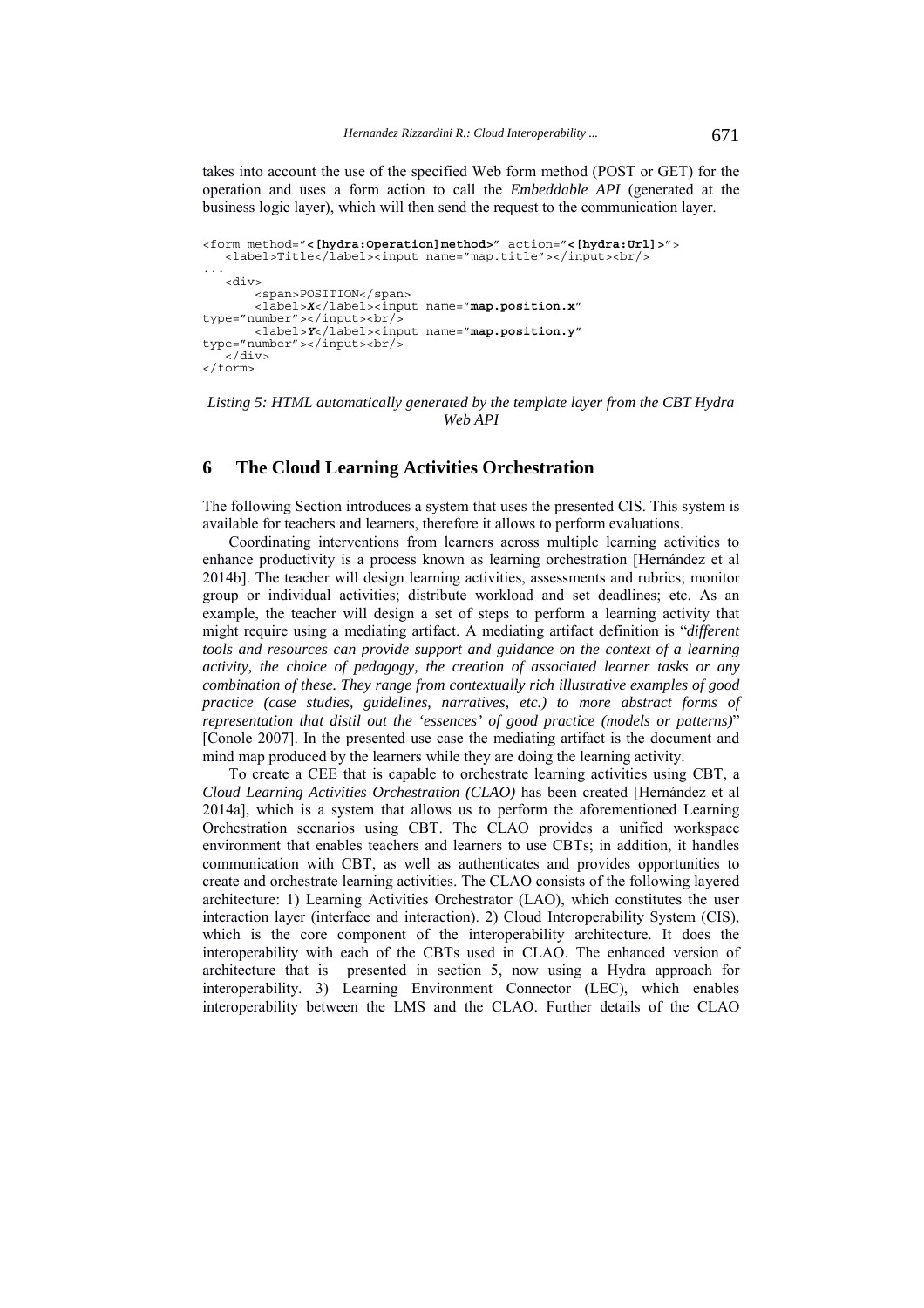architecture are described in [Hernández et al., 2014d]. Finally, it is relevant to note that CLAO uses a cloud-computing infrastructure that utilizes the cloud infrastructure of Amazon's Elastic Compute Cloud (EC2) [Barr 2006].

# **7 MOOC Experiences Using CLAO**

The following Section presents an initial evaluation of the use of the CLAO to demonstrate the CIS usage in a MOOC experience. The CLAO has been used in several MOOC courses given at the Telescope project [Telescope 2014] (an initiative like Coursera or EdX) at Galileo University, Guatemala. The Telescope project is managed by the Galileo Educational System (GES) Department, which does educational technology R&D at the university.

A publication [Hernández et al 2014b] about CLAO and MOOCs describes three courses, with over 6,000 learners enrolled, from more than 15 countries. Courses are taught in Spanish, using the xMOOC pedagogical approach (cognitive-behavioral teaching model). Using CLAO implies using the presented CIS architecture and system in Section 5. The courses use CLAO to deliver about the half of its learning activities and uses CBT, such as the Google Drive Document editor and MindMeister mind map tool. The courses consist of four learning units (one unit per week); each unit includes a common MOOC course content and organization such as short videos, reading content, forums for QA and several learning activities. Other CBT and MOOC experiences at Telescope have been also published [Hernández et al 2014a].

For this evaluation is selected a MOOC that used CLAO, its title is "*Community Manager*", which gives an introduction about the basic skills needed to perform such a role in social networks. With over nine thousand learners, it had the same structure as mentioned, with the important addition of an induction week at the beginning to get used to a learning environment that includes the use of CLAO and therefore the CIS. It had four learning activities, one for each learning unit. The learning activity required learners to individually use a mediating artifact, which had the following main steps, similar to the presented use case: 1) Read about a the current unit topic with the material provided; 2) create a summary in Google Drive editor; 3) extract the main concepts by representing them in a mind map using MindMeister. The emotional and usability aspects for the CLAO were evaluated with the Computer Emotions Scale (CES) [Kay and Loverock 2008] and the System Usability Scale (SUS), respectively. Regarding the CES, the 12 items of the Computer Emotion Scale describe four different emotions: happiness, sadness, anxiety and anger, as shown in Table 1. A total of 272 participants that successfully finished the course completed the online survey. The findings revealed that MOOC participants perceived low anger and sadness as well as significantly higher happiness while performing learning activities using the cloud-based tools.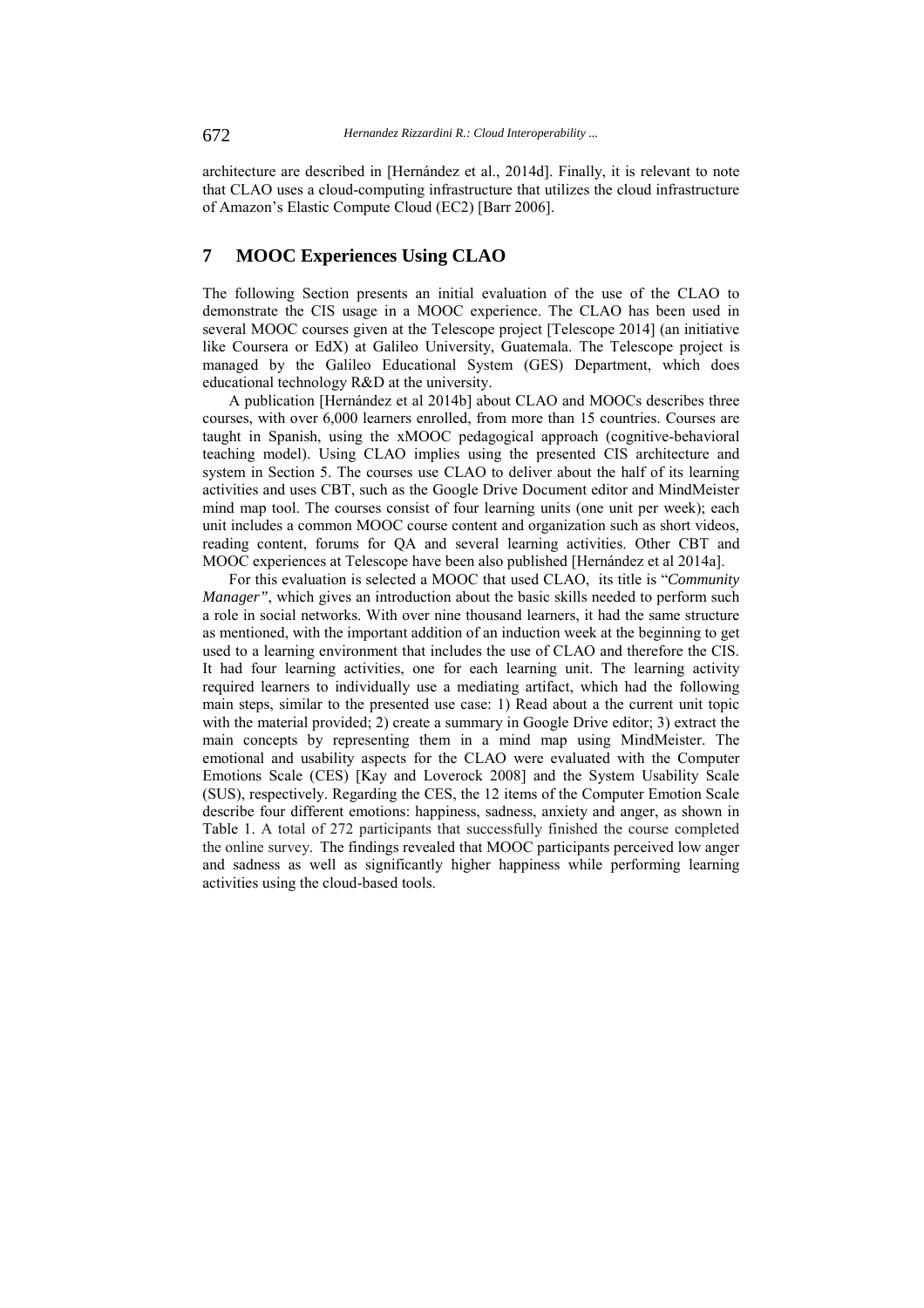| Emotion        | Explanation                        | Value                          |
|----------------|------------------------------------|--------------------------------|
| Happiness      | When I used the tool, I felt       | $1.79$ ( $\sigma$ =0.84) (60%) |
|                | satisfied/excited/curious.         |                                |
| <b>Sadness</b> | When I used the tool, I felt       | $0.56$ ( $\sigma$ =0.84) (19%) |
|                | disheartened/dispirited.           |                                |
| Anxiety        | When I used the tool, I felt       | $0.59$ ( $\sigma$ =0.70) (20%) |
|                | anxious/insecure/helpless/nervous. |                                |
| Anger          | When I used the tool, I felt       | $0.43$ ( $\sigma$ =0.65) (14%) |
|                | irritable/frustrated/angry.        |                                |

*Table 1: MOOC Computer Emotions Scale 4-point Likert scale (0 to 3) [Kay and Loverock 2008]*

Regarding SUS, it shows acceptable results with M=65.35 over 100 ( $\sigma$ =18.58), with a broad range of opinion from 35 to 100. As negative aspects learners mentioned "didn't know how to perform the learning activities, until I learned the platform [CLAO]", "Had troubles sending the assignments"; as positive comments: "I liked the interactive, practical and mastering the [cloud-based] tools", "to get to know the CLAO platform", "I liked to make mind maps, it helps to understand better the concepts", "the platform [CLAO] to make the assignments, gain grades by doing the its learning activities".

One issue found with the use of CLAO in this MOOC is that, for many learners, it was their first time using the MindMeister tool, which currently requires registration. The main concern argued by many learners was their belief that the tool provider required a credit card to create an account. This misled many learners, since the provider gives a free account without requiring a credit card, but it is not communicated as clearly as the paid accounts.

There are two main reasons for using CBT in an educational environment: first, from an educational point of view, the CBT should deliver some kind of innovation in two areas: to present learning content, or to enable the construction of mediating artifacts used by the learner that enhance knowledge acquisition. Second, from a technological point of view, CBT allows: a) scalability, since CBT uses a highly scalable cloud-computing environment; b) vendor and technology innovation, which means that the educational environment can include the best breed of educational tools available, those tools built atop different technologies. This results in vendor and technology independence. These two reasons are magnified in a MOOC environment; from the educational side, these results have already been demonstrated, as previous MOOC experiences presented and referenced in this publication indicate, but also due to the increasing need to include innovation in MOOCs in general in order to advance beyond the standard of xMOOC tools. From the technological side, this is also relevant because system scalability is rather crucial.

# **8 Discussion**

The CIS architecture is able to handle all the requirements for interoperability with a CBT. The CIS uses Hydra to improve the integration of CBTs. That approach does not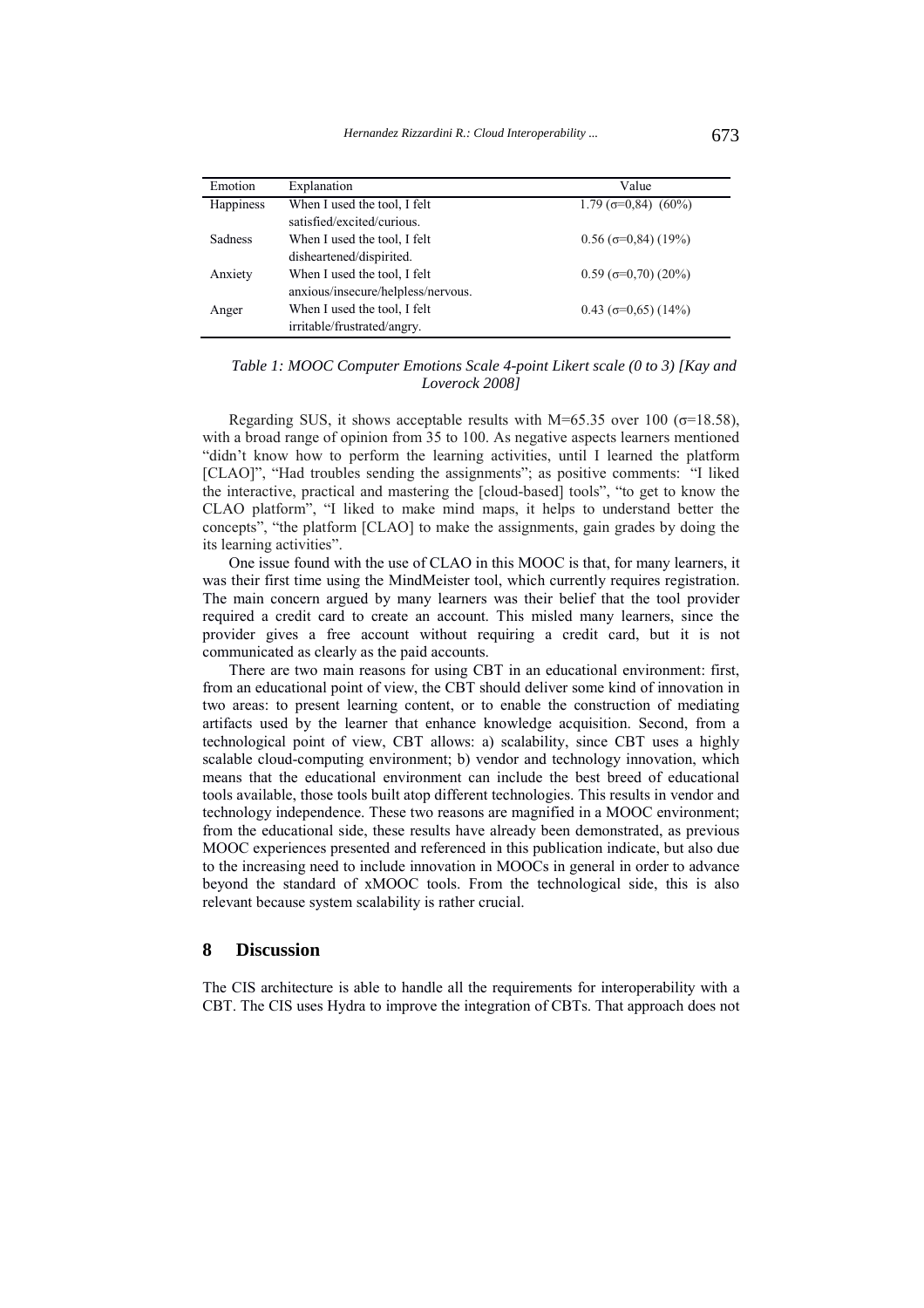requires custom coding for each CBT, since the CBT Hydra Web APIs are selfdescribed, and the business logic layer will be able to understand and utilize all their services and use the communication layer to further interact with the CBT. The authentication issue is solved as well by the CIS, and the template layer of the CIS automatically generates administrative interfaces for the CBT operations.

To enable this scenario, a communication process handler (CPH) [Hernández et al. 2014c] has been created and established to deal with the services that are not currently exposing their Web API using Hydra. In fact, since Hydra is still is a W3C working group, it is not in use by any of these CBT. The CPH allows the conversion communication back and forth between the CIS and the CBT, using Hydra, so it acts as a communication-processing platform to register Web APIs that use JSON or XML payload and return a Hydra response. On the way back, any Hydra request will be transformed properly into the Web API's accepted request types.

The subject use case is fully covered using the CIS architecture. The early prototype has been tested for scalability by creating a set of 3 learning activities that represent that use case, with slight variations between them. In other words, it was simulated that the teacher assigned to the learners a map instance they have to work with. Each map instance will contain a few initial ideas that will be created automatically through the CIS by a definition that was given by the teacher. Once the learners completed the work with the map, they will submit it to the CLAO, and the map will be in read-only mode for the learner to prevent further changes. It was conceived to create more than 10,000 individual resources (map instances), one instance for each learner, since the learner will do each learning activity independently. This means that, for the given MOOC test environment, has been simulated that 10,000 learners will perform the learning activity. At the time they need to begin the activity, the correspondent resource will be automatically created and set up for the current context. This includes the creation of a mind map using the MindMeister CBT and the correspondent permissions given to the learners. This proved to be highly efficient due to the CBT cloud infrastructure, and had no noticeable delay while performing the process when accessing the learning activity resources. The performance results were within the range of 100 to 1000 milliseconds for the following operations of map instance manipulations: creating map instances, adding ideas to maps, editing permissions rights over a map; this performance range is true for the following scalability tests: first over sequential map instance manipulation, second over blocks of 100 simultaneous map instance manipulations, third over blocks of 1000 simultaneous map instance manipulations. The test results indicated non-noticeable performance impact for system users with the different scalability tests. These tests enable real life scalability scenarios, such as having 1000, 100 or multiple sequential access to the map instances, thus simulating learners doing their learning activities. One of the problems that have arisen while using MindMeister is that it provides only 3 map instances with the free account. To overcome that problem, the Galileo main paid account had unlimited map creation, and the CIS only needs to share the map instance created with the main account to a given learner. This gives control over what has been shared with each learner. The ownership of the map instance resource that belongs to the VLE is highly fundamental, as it has been identified in previous studies [Hernández et al. 2014b]. Therefore, the VLE can manage the access control to it, which is quite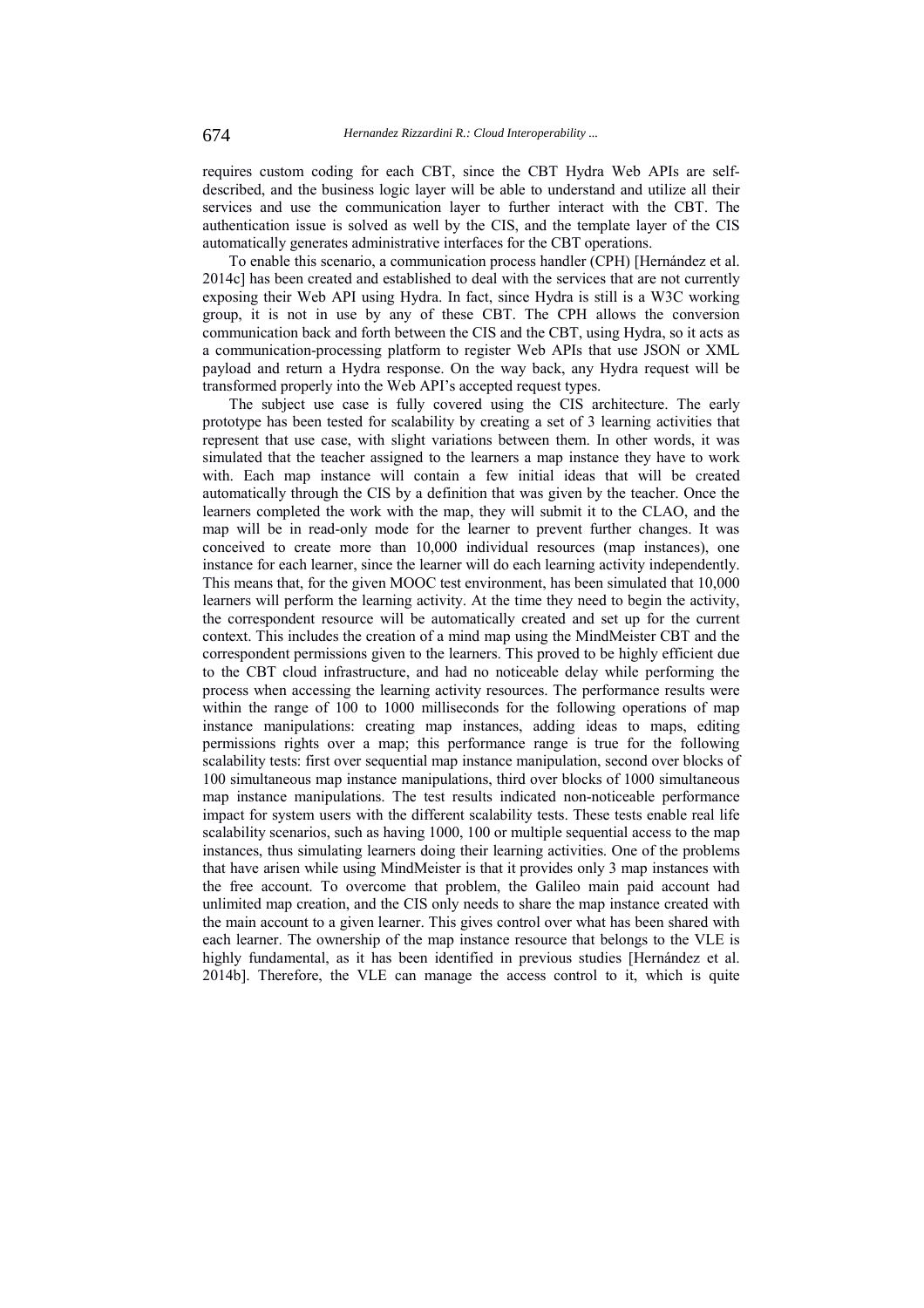important, because it is important to not lose any of the maps and to make such map instances read-only after the assignment deadline.

One current drawback of the architecture is that it does not manage Hydra Web API versions; therefore, it is not possible to automatically determine if the current request is dealing with an API that has been already identified and structured in previous request. As for now, in the prototype, with every new request, the Hydra Web API is processed and then cached in memory, and the cache is cleaned every day to update it to the latest version of the Hydra Web API. A more effective and efficient approach will be to simply create versions of the CBT Hydra Web API; this will allow the CIS to identify and update the cached Hydra Web API information when needed.

Regarding the CIS template layer, it gives to the CLAO environment a user interface structure that is automatically built upon the service definition. This works well, but still needs a custom organizer of operations, resources, etc., to enable better user interfaces and automated administrative processes.

Finally, the CIS authentication layer does a great job simplifying the authentication mechanism using OAuth 2.0. This authentication approach, as well as how to best use the CIS architecture and IMS-LTI v.2 specification, remains an open question. Additionally, with IMS-LTI v.2, the use of the *context* concept to identify a class, course, etc. will be of high value to the CIS architecture.

# **9 Conclusions and Outlook**

Current MOOC challenges regarding educational system interoperability with external tools (CBTs) range from enabling customized management of these tools to the maintenance and costs associated with integrating new CBTs. This paper has described the CIS architecture, which enables a real CEE using CBTs. This innovative approach, which uses a semantic description of a CBT Web API along with linked data with the Hydra vocabulary for Web API descriptions, yields a robust interoperability process. There is no further need to custom-program API interfaces between systems; instead, using linked data makes the Web API discoverable. With a Hydra Web API, the CIS is capable of processing it at run time. In addition to that, the CIS also brings enhanced control to CBTs by interacting with their available operations (e.g., CRUD operations). Neither Web API discoverability nor operations management is yet supported by interoperability frameworks and international specifications.

The prototype evaluation indicated that this architecture scales well for MOOCs. The CIS performs the discoverability of the Hydra Web API efficiently and effectively. The need for an intermediary between the CIS and the CBT Web API is necessary, because tool providers have not yet enabled their Web API to use Hydra. Some improvements will be useful, such as a better orchestration between CBTs within a learning activity; this includes communication between the CBTs themselves. Also, the automatically generated user interface needs to be configurable to present a simpler and more coherent interface to the user (e.g., hiding properties that are not meant to be seen by users, such as a map instance ID). Further work includes providing a user interface for system administrators to verify which are the available operations and configure which of those operations will have a correspondent user interface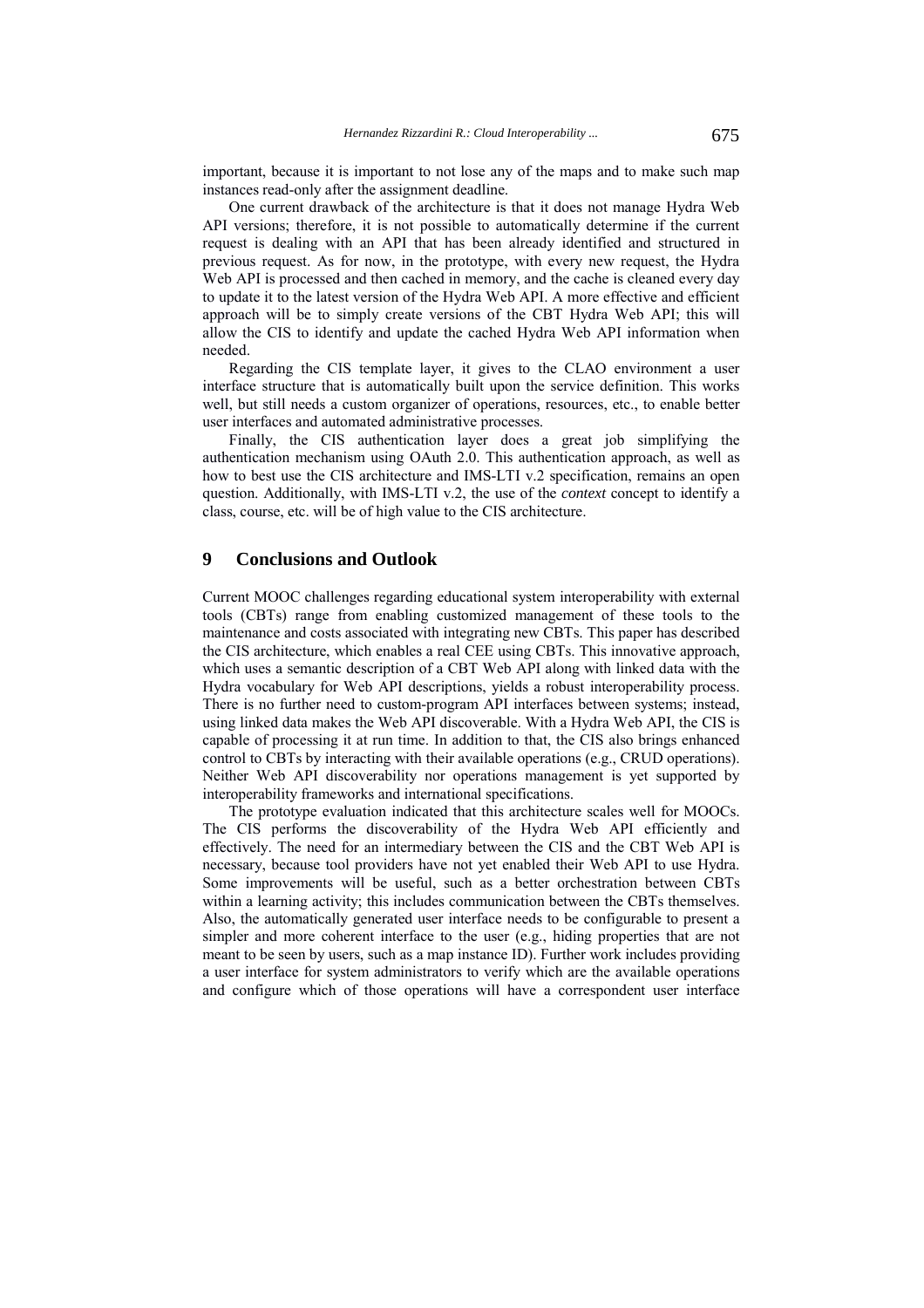control that will be available for the user (teacher or learner) to manipulate when using the CBT.

MOOC learner's experience will benefit by using the CLAO and CIS, by introducing innovative learning activities that use CBT, opening new educational experiences that were not possible before with a VLE monolithic approach. The whole MOOC technical deployment is easier, the inclusion of new CBT is simpler, and the scalability to use and orchestrate those CBT with hundred of thousands of learners is proven to be successful and manageable.

Finally, two interesting paths still need to be followed. First and foremost is how to use the CIS architecture and Hydra vocabularies with the IMS LTI v.2 to make the most of both and avoid duplicate solutions on certain aspects, such as authentication. Second, this architecture opens the door to gather analytics from the e-Learning ecosystem of the CBT, thus providing rich data to further analyze and enhance the learning process.

#### **Acknowledgements**

To the great team in the GES department at Galileo University, which enables and actively participates in this research.

### **References**

[Alario-Hoyos et. al 2013] Alario-Hoyos, C., Bote-Lorenzo, M. L., Gómez-Sánchez, E., Asensio-Perez, J. I., Vega-Gorgojo, G., & Ruiz-Calleja, A.: "GLUE!: An architecture for the integration of external tools in Virtual Learning Environments". Computers & Education, 60(1), 122-137.

[Armbrust et al. 2010] Armbrust, M., Fox, A., Griffith, R., Joseph, A. D., Katz, R., Konwinski, A., & Zaharia, M.: "A view of cloud computing". Communications of the ACM, 53(4), 50-58. (2010)

[Aroyo 2006] Aroyo, L., Dolog, P., Houben, G. J., Kravcik, M., Naeve, A., Nilsson, M., & Wild, F.:. "Interoperability in Personalized Adaptive Learning". Journal of Educational Technology & Society, 9(2). (2006)

[Barr 2006] Barr, J., Varia, J., and Wood, M., "Amazon EC2 Beta," Retrieved May 3, 2011, from http://aws.ty- pepad.com/aws/2006/08/amazon\_ec2\_beta.html, 2006.

[Cacoo 2014] Cacoo website, Online Diagram Software for Flow Chart & UML. Tool available online: https://cacoo.com, Last visit June 2014.

[Chamberlin and Parish 2011] Chamberlin, L., & Parish, T.: "MOOCs: Massive open online courses or massive and often obtuse courses?"; eLearn 2011, 8. courses or massive and often obtuse courses?"; eLearn 2011, DOI=10.1145/2016016.2016017 http://doi.acm.org/10.1145/2016016.2016017 (2011).

[Conole 2007] Conole, G.: "Describing learning activities: tools and resources to guide practice". In H. Beetham & R. Sharpe (Eds.), Rethinking Pedagogy for a Digital Age: Designing and Delivering E-Learning (pp. 81–91). London: RoutledgeFalmer. (2007).

[Friedrich 2011] Friedrich , M., Wolpers , Shen ,M., Ullrich , R., C., Klamma , R., Renzel , D., Richert , A. and von der Heiden , B., "Early Results of Experiments with Responsive Open Learning Environments," Journal of Universal Computer Science, vol. 17, no. 3, pp 451- 471, 2011.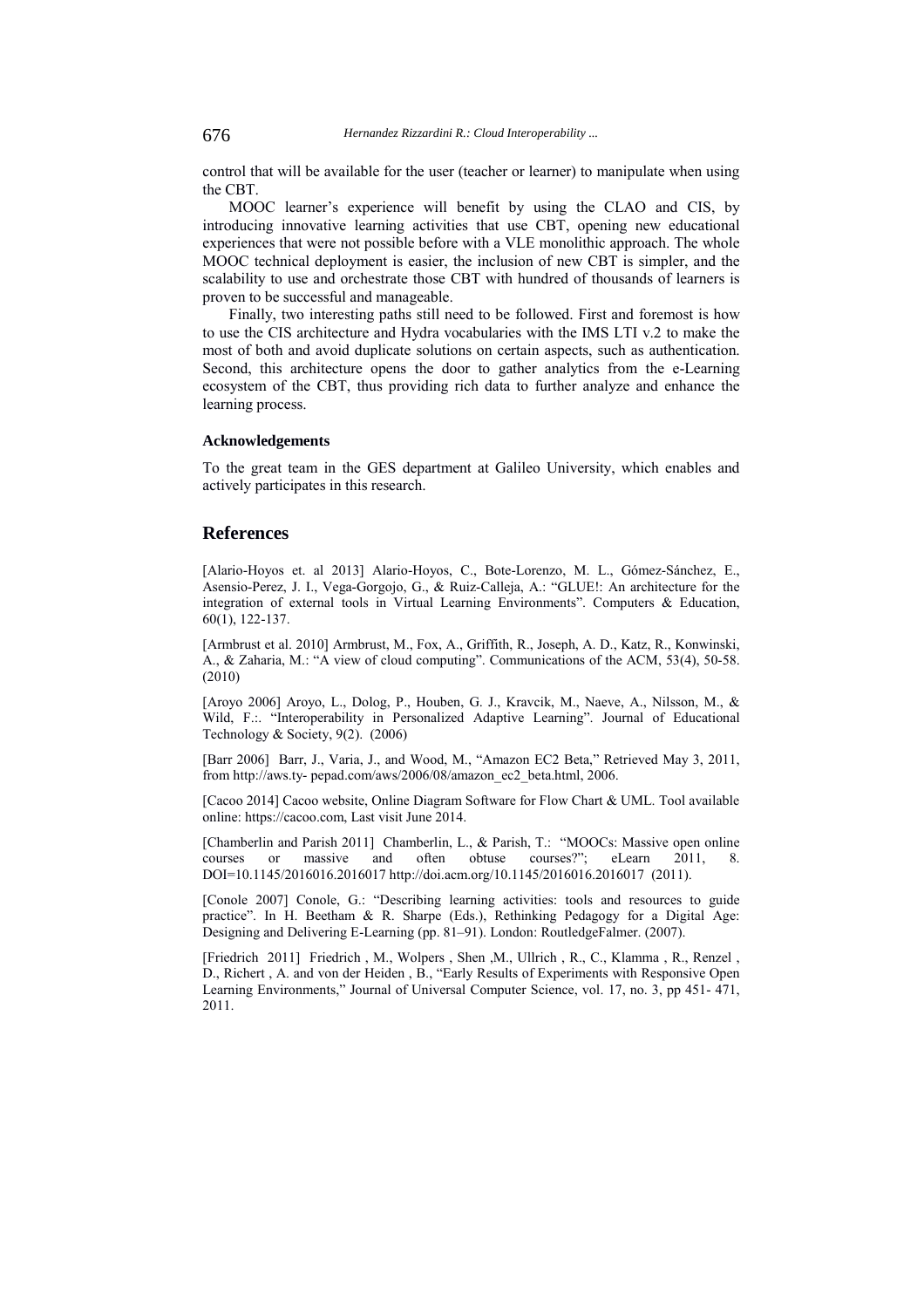[Google Drive 2014] Google Drive Tool. Available online: http://drive.google.com (Last visit June 2014)

[Guetl et al. 2014] Gütl, C.,, Hernández-Rizzardini, R., Chang, V., & Morales, M.: "MOOC in Latin America: Lessons Learned from Drop-out Learners"; In the 3rd International Workshop on Learning Technology for Education in Cloud (LTEC), Knowledge Management in Organizations, Springer Netherlands, (2014)

[Hernandez 2011] Hernandez R, Guetl C, Amado H, "Facebook for e-moderation: a Latin-American experience", doi: 10.1145/2024288.2024332 S. Proc. 11th I-Know'11, 2011.

[Hernández et al. 2013a] Hernández R., Amado-Salvatierra H. R., Guetl C.: "Cloud-based Learning Environments: Investigating learning activities experiences from Motivation, Usability and Emotional Perspective". In: CSEDU 2013 Proceedings, SciTePress (2013a)

[Hernández et al. 2013b] Hernández Rizzardini, R.., Linares, B. H., Mikroyannidis, A., & Schmitz, H. C. "Cloud services, interoperability and analytics within a ROLE-enabled personal learning environment". Journal of Universal Computer Science, 19(14), 2054-2074. (2013b)

[Hernández et al. 2014a] Hernández Rizzardini, R., Gütl, C., Chang, V., & Morales, M.: "MOOC in Latin America: Implementation and Lessons Learned"; In the 2nd International Workshop on Learning Technology for Education in Cloud (LTEC), Knowledge Management in Organizations, Springer Netherlands, pp. 147-158. (2014a)

[Hernández et al. 2014b] Hernández R, Gütl C & Amado-Salvatierra H.: "Cloud Learning Activities Orchestration for MOOC Environments"; In the 3rd International Workshop on Learning Technology for Education in Cloud (LTEC), Knowledge Management in Organizations, Springer Netherlands, (2014b)

[Hernández et al. 2014c] Hernández R, Gütl C & Amado-Salvatierra H.: "Using JSON-LD and Hydra for Cloud-based tool Interoperability: A working prototype based on a Vocabulary and Communication Process Handler for Mind Map Tools"; In Proceedings of the Ninth European Conference on Technology Enhanced Learning EC-TEL 2014, Springer 2014

[Hernández et al. 2014d] Hernández R, Gütl C & Amado-Salvatierra H.: "Interoperability for Cloud-based Applications for Education Settings Based on JSON-LD and Hydra: Ontology and a Generic Vocabulary for Mind Map Tools"; In Proceedings of the 14th i-Know Conference, ACM 2014

[HYDRA 2014] HYDRA Project code Available online https://github.com/lanthaler/HydraClient (2014)

[IETF 2012] Internet Engineering Task Force (IETF) "The OAuth 2.0 Authorization Framework RFC 5849". Internet Engineering Task Force (IETF) http://tools.ietf.org/html/rfc6749 (2012)

[IMS 2010] IMS Global Learning Consortium. (2010). IMS GLC Learning Tools Interoperability Basic LTI Implementation Guide. (2010)

[IMS 2014a] IMS Global Learning Consortium www.ims.org (2014)

[JSONLD 2014] JSON-LD Project code JSON-LD processor. Last retrieved April 2014. Available online https://github.com/lanthaler/JsonLD (2014)

[Kay & Loverock 2008] Kay, R.H., & Loverock, S. (2008). Assessing emotions related to learning new software: The computer emotion scale. Computers in Human Behavior. 24, 1605- 1623.